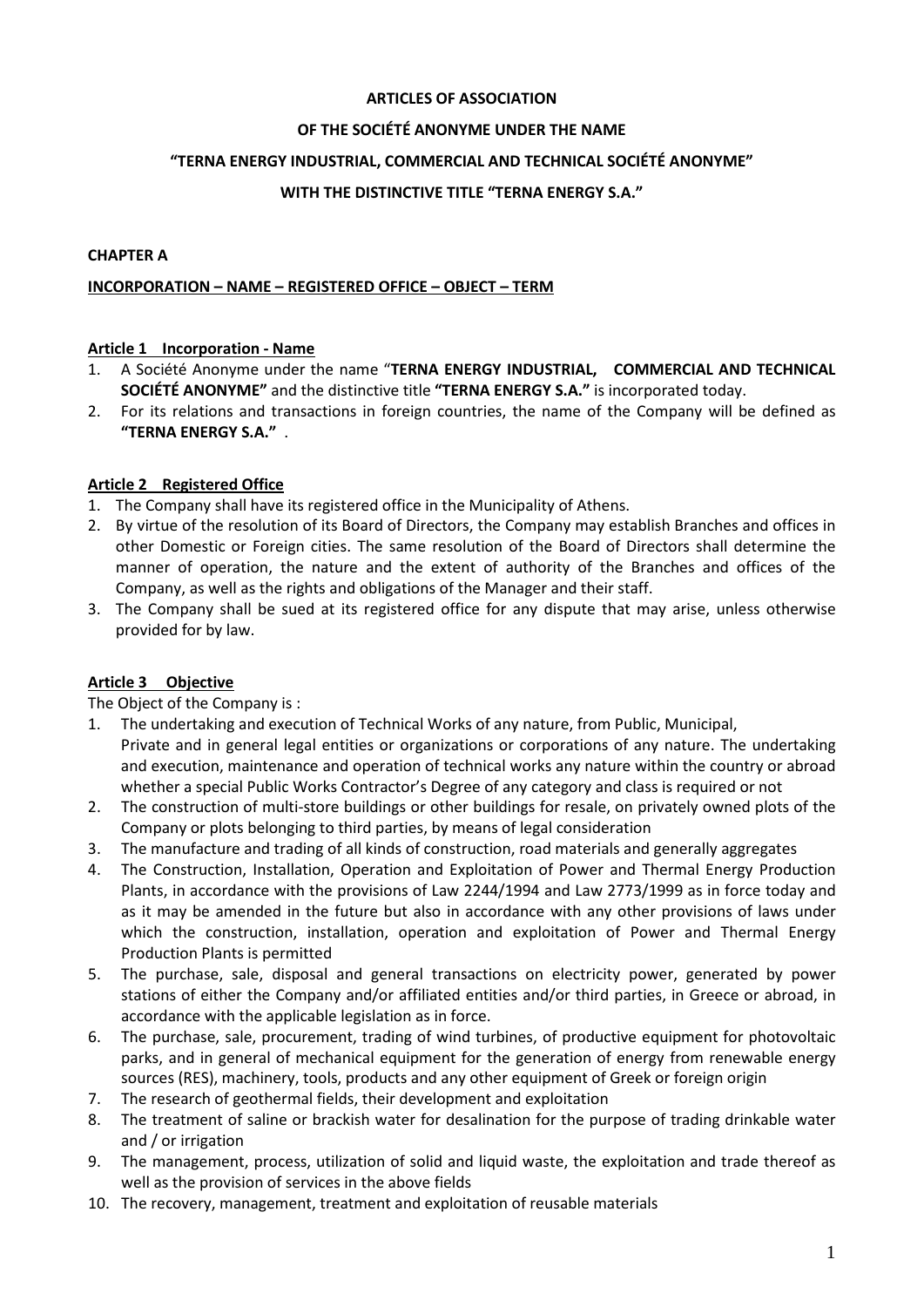- 11. The provision of support, operation, maintenance and repair services for mechanical recycling, composting and utilization of solid waste units
- 12. The production, trade, management, process, utilization, exploitation and trade of biomass as well as the provision of services in the above fields
- 13. The independent participation and / or cooperation of any kind in any type of legal entities, companies and joint ventures, local or foreign, in Greece or abroad, for the financing, designing, construction, management, development, operation and exploitation of all types of works and facilities, selffinanced or co-financed, including concession projects and PPPs, as well as the provision of maintenance, technical operation and management services and any services pertaining to the above
- 14. The undertaking and execution of all kinds of designs, supervisions and research works
- 15. The merger with another Company or the absorption of other hereto related personal or corporate enterprises, or the contribution of a branch in an already existing company or a new company under incorporation.
- 16. For the fulfillment of the objects of the Company, it is possible to grant guarantees in favor of companies and, in general undertakings or Joint Ventures, in which the Company participates or with which it co-operates, in any way, providing all kinds of contractual and collateral securities
- 17. The trade of drugs and health products in Asian and European countries.

In order to achieve its objects, the Company may:

- a. Participate or represent or co-operate in any manner with companies and undertakings in general, which have been established or will be established in the future, domestic or foreign, with the same or similar object.
- b. To perform the above activities either on its behalf or on behalf of third parties receiving either commission or percentage or in partnership, or in co-operation with the said third parties natural or legal entities (Consortium, Joint-Venture).
- c. To establish branches or offices at any location in Greece or abroad.

#### **Article 4 Term**

The term of the Company is set to one hundred and ten (110) years, starting from the date of the lawful incorporation of the Company and expiring on the respective date of the year 2059.

By means of resolution of the General Meeting of the Shareholders pursuant to the provisions of this Articles of Association, the said term of the Company may be prolonged or shortened, with the respective amendment of this Article.

#### **CHAPTER B**

#### **SHARE CAPITAL – SHARES**

#### **Article 5 Share Capital**

- The share capital of the Company, which was initially determined according to the Articles of Association to GRD 150,000,000 divided into 6,000 shares each of a nominal value of twenty five thousand Greek Drachmae (GRD 25,000) was increased, by virtue of the resolution of the General Meeting of the Shareholders dated on 14-8-1950 by the amount of GRD 300,000,000 which was paid in cash, with the issue of 12,000 new shares, each of a nominal value of GRD 25,000.
- The said share capital, which after the application of the provisions of law 2824/54 amounted to GRD 450,000, divided into 18,000 shares each of a nominal value of GRD 25, reached, after the readjustment performed in accordance with the Royal Decree 14/11/1956 the amount of GRD 885,000 divided into 18,000 shares each of a nominal value of GRD 49,166 and after the transfer from the extraordinary reserves of GRD 15,000 amounted to GRD 900,000 divided into 18,000 shares each of a nominal value of GRD 50.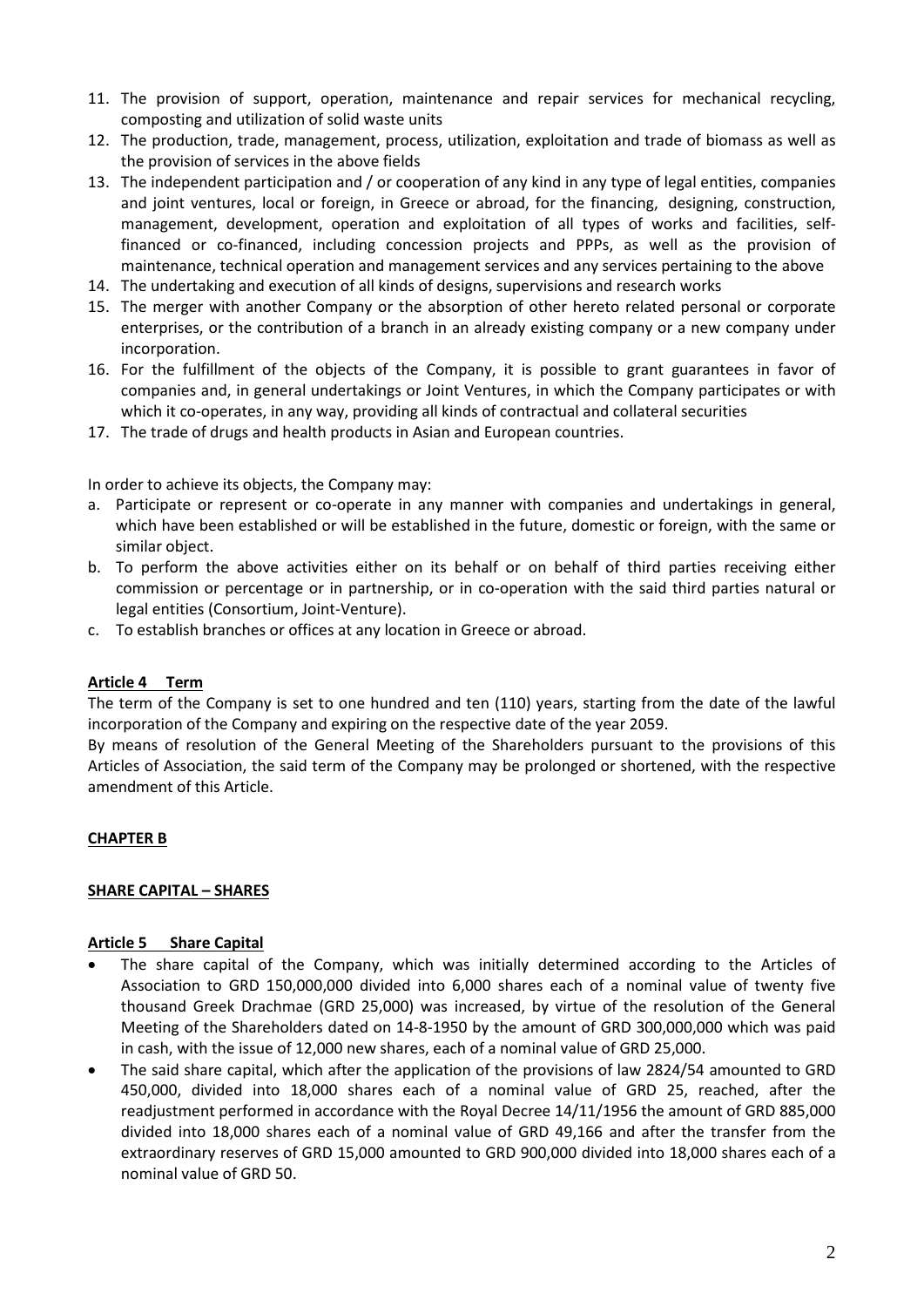- By virtue of the resolution of the General Meeting of the Shareholders dated on 15-4-1957 the share capital was increased by the amount of GRD 100,000 which was paid in cash, with the issue of 2,000 shares each of a nominal value of GRD 50.
- By virtue of the resolution of the General Meeting of the Shareholders dated on 27-3-1959 and the application of Article 1 of the Royal Decree dated 28.3/5.4.1957, the share capital of the Company was set to GRD 1,000,000 divided into 1,000 shares each of a nominal value of GRD 1,000 and was fully paid in cash.
- By virtue of the resolution of the General Meeting of the Shareholders dated on 22-3-1962, the share capital was increased by the amount of GRD 800,000 which was paid in cash with the issue of 800 shares, each of a nominal value of GRD 1,000.
- By virtue of the resolution of the General Meeting of the Shareholders dated on 2-8-1968, the share capital was increased by the amount of GRD 5,400,000 which was paid in cash with the issue of 5,400 shares each of a nominal value of GRD 1,000.
- By virtue of the resolution of the General Meeting of the Shareholders dated on 8-5-1969, the share capital was increased in accordance with the provisions of Article 1 of Compulsory Act 148/1967 by the amount of GRD 9,720,000 which derived from: a) from the readjustment of the value of the Company's real estate which was depicted in its Balance Sheet, i.e. GRD 1,398,985, b) from the capitalization of a part of the extraordinary reserves of GRD 7,916,810 and c) from the capitalization of the special reserves provided for by Article 12 of the L.D. 2901/1954 of GRD 404,205 with the issue of 9,720 new shares each of a nominal value of GRD 1,000 (Off. Gazette 1315/12-12-1969).
- By virtue of the resolution of the General Meeting of the Shareholders dated on 21-6-1971 the share capital was increased by the amount of GRD 6,768,000 with capitalization of the respective amount from the extraordinary reserves, pursuant to the provisions of Article 1 of Compulsory Act 148/1967 and with the issue of 6,768 new shares, each of a nominal value of GRD 1,000 (Off. Gazette 1325/26-7- 1971).
- By virtue of the resolution of the General Meeting of the Shareholders dated on 14-7-1973 the share capital was increased by the amount of GRD 5,922,000 which was paid in cash with the issue of 5,922 new shares each of a nominal value of GRD 1,000 (Off. Gazette 1518/7-8-1973).
- By virtue of the resolution of the General Meeting of the Shareholders dated on 30-6-1977, the share capital was increased by GRD 1,924,650, of which GRD 1,907,334 derived from the readjustment difference of the value of the Company's real estate in accordance with the provisions of Law 542/77 and the amount of GRD 17,316 was paid in cash and the nominal value of each share was set to GRD 1,065 instead of GRD 1,000. Thus the share capital amounted to GRD 31,534,650 divided into 29,610 shares each of a nominal value of GRD 1,065 fully paid in cash and in kind (Off. Gazette 3443/5-12- 1977).
- By virtue of the resolution of the General Meeting of the Shareholders dated on 30-6-1979, the share capital was increased by GRD 2,426,070 of which the amount of GRD 2,353,995 derived from the net product of half of the dividend paid in accordance with the balance sheet of 31-12-1978 and the amount of GRD 72,075 was paid in cash, and with the issue of 2,278 new shares each of a nominal value of GRD 1,065 which were distributed to the Shareholders at a proportion of one (1) new share for thirteen (13) old ones.
- By virtue of the resolution of the General Meeting of the Shareholders dated on 30-6-1980, the share capital was increased by the amount of GRD 2,122,545 which was paid in cash out of the dividend of the balance sheet of 31-12-1979 and with the issue of 1,993 new shares each of a nominal value of GRD 1,065 which were distributed to the Shareholders at a proportion of one (1) new share for sixteen (16) old ones.
- By virtue of the resolution of the General Meeting of the Shareholders dated on 29-6-1981 the share capital was increased by the amount of GRD 21,514,435, which was paid in cash out of the dividend of the balance sheet of 31-12-1980 and with the increase of the nominal value of the share from GRD 1,065 to GRD 1,700 (Off. Gazette 3373/19-8-1981).
- By virtue of the resolution of the General Meeting of the Shareholders dated on 15-11-1982 the share capital was increased by the amount of GRD 16,940,500 of which the amount of GRD 16,742,036.45 derived from the readjustment difference after the application of the provisions of Law 1249/82 and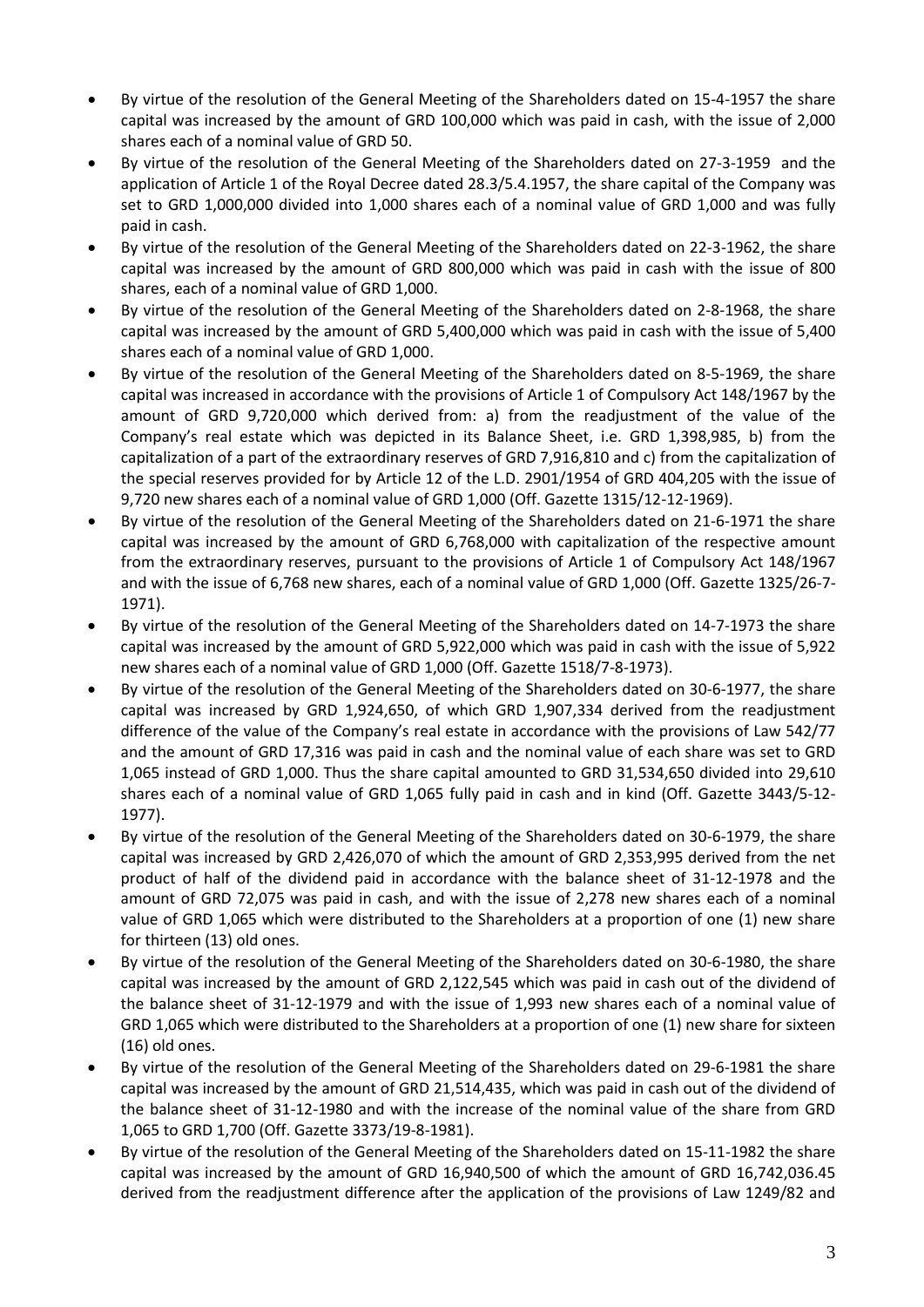the amount of GRD 198,463.55 was paid in cash and the nominal value of the share was set to GRD 2,200 (Off. Gazette 4525/24-12-1982).

- By virtue of the resolution of the General Meeting of the Shareholders dated on 25-7-1983 the share capital was increased by the amount of GRD 14,907,200 which was paid in cash with the issue of 6,776 shares, each of a nominal value of GRD 2,200 (Off. Gazette 3157/19-12-1983).
- By virtue of the resolution of the General Meeting of the Shareholders dated on 16-11-1983 the share capital was increased by the amount of GRD 25,555,200 which was paid in cash in three installments with the issue of 11,616 shares, each of a nominal value of GRD 2,200 (Off. Gazette 1227/16-5-1984).
- By virtue of the resolution of the General Meeting of the Shareholders dated on 17-9-1984 the share capital was increased by the amount of GRD 37,210,800 which was paid in cash with the issue of 16,914 shares, each of a nominal value of GRD 2,200 (Off. Gazette 3197/23-11-1984 & 247/8-2-1985).
- By virtue of the resolution of the General Meeting of the Shareholders dated on 15-3-1985 the share capital was increased by the amount of GRD 11,264,000 which was paid in cash with the issue of 5,120 shares, each of a nominal value of GRD 2,200 (Off. Gazette 921/23-4-1985).
- By virtue of the resolution of the General Meeting of the Shareholders dated on 11-12-1987 the share capital was increased by the amount of GRD 268,400,000 with the issue of 122,000 shares each of a nominal value of 2,200 which were paid in cash. The payment of the said increase was not realized (Off. Gazette 162/29-1-1988).
- By virtue of the resolution of the General Meeting of the Shareholders dated on 10-6-1988 the share capital was increased by the amount of GRD 232,025,200 which was paid in cash with the issue of 105,466 new shares each of a nominal value of GRD 2,200 (Off. Gazette 2645/1-8-1988).
- By virtue of the resolution of the General Meeting of the Shareholders dated on 30-6-1989 the share capital was increased by the amount of GRD 16,612,200, with capitalization of a portion of the credit balance of the unearned increment of GRD 16,667,198 which derived after the readjustment of the value of the Company's real estate pursuant to the Joint Decision No E2665/84/88 of the Ministers of the National Finance and Economics, of a total amount of GRD 46,012,456 (plots GRD 14,081,038 and buildings GRD 31,931,418) and the set-off of losses on balance sheet of 31-12-1987 of GRD 29,345,258 and with the issue of 7,551 new shares each of a nominal value of GRD 2,200 (Off. Gazette 171/24-1- 1990).
- By virtue of the resolution of the General Meeting of the Shareholders dated on 30-6-1994 the share capital was increased by the amount of GRD 44,957,760 with capitalization of a portion of the credit balance of the unearned increment of GRD 45,456,242 which derived after the readjustment of the value of the Company's real estate pursuant to the Decision No E2065/92 of the Minister of Economics, of a total amount of GRD 45,401,244 (plots GRD 27,465,092, buildings 17,936,152) and the balance of the Decision No E2665/84/88 i.e. the amount of GRD 54,998 with the increase of the nominal value of the share from GRD 2,200 to GRD 2,440 (Off. Gazette 5236/12-9-1994).
- By virtue of the resolution of the Extraordinary General Meeting of the Shareholders dated on 31-12- 1998 the Share Capital of the Company is a new increased by SEVENTY THREE MILLION, ONE HUNDRED AND THIRTY ONE THOUSAND AND SIX HUNDRED AND EIGHTY GREEK DRACHMAE (GRD 73,131,680) with the capitalization of part of the reserves that derives from the readjustment of the value of real estate, pursuant to Law 2443/96, via the issue of 29,972 new ordinary registered shares each of a nominal value of GRD 2,440. These shares shall be distributed cost-free to the old Shareholders at a proportion of sixteen (16) new ordinary registered shares for one hundred (100) old ordinary registered shares.
- By virtue of the resolution of the Extraordinary General Meeting of the Shareholders dated on 26-02- 1999 the Share Capital of the Company was increased by ONE HUNDRED AND ELEVEN MILLION, SEVEN HUNDRED AND THIRTY THOUSAND AND SEVEN HUNDRED AND SIXTY GREEK DRACHMAE (GRD 111,730,760) with the said increase being realized in cash. Moreover, the same Extraordinary General Meeting unanimously resolved the decrease of the nominal value of the Company's share from two thousand four hundred and forty Greek Drachmae (GRD 2,440) to one thousand Greek drachmae (GRD 1,000) per one ordinary registered share with the exchange of one hundred (100) old registered shares with two hundred and forty four (244) new registered shares.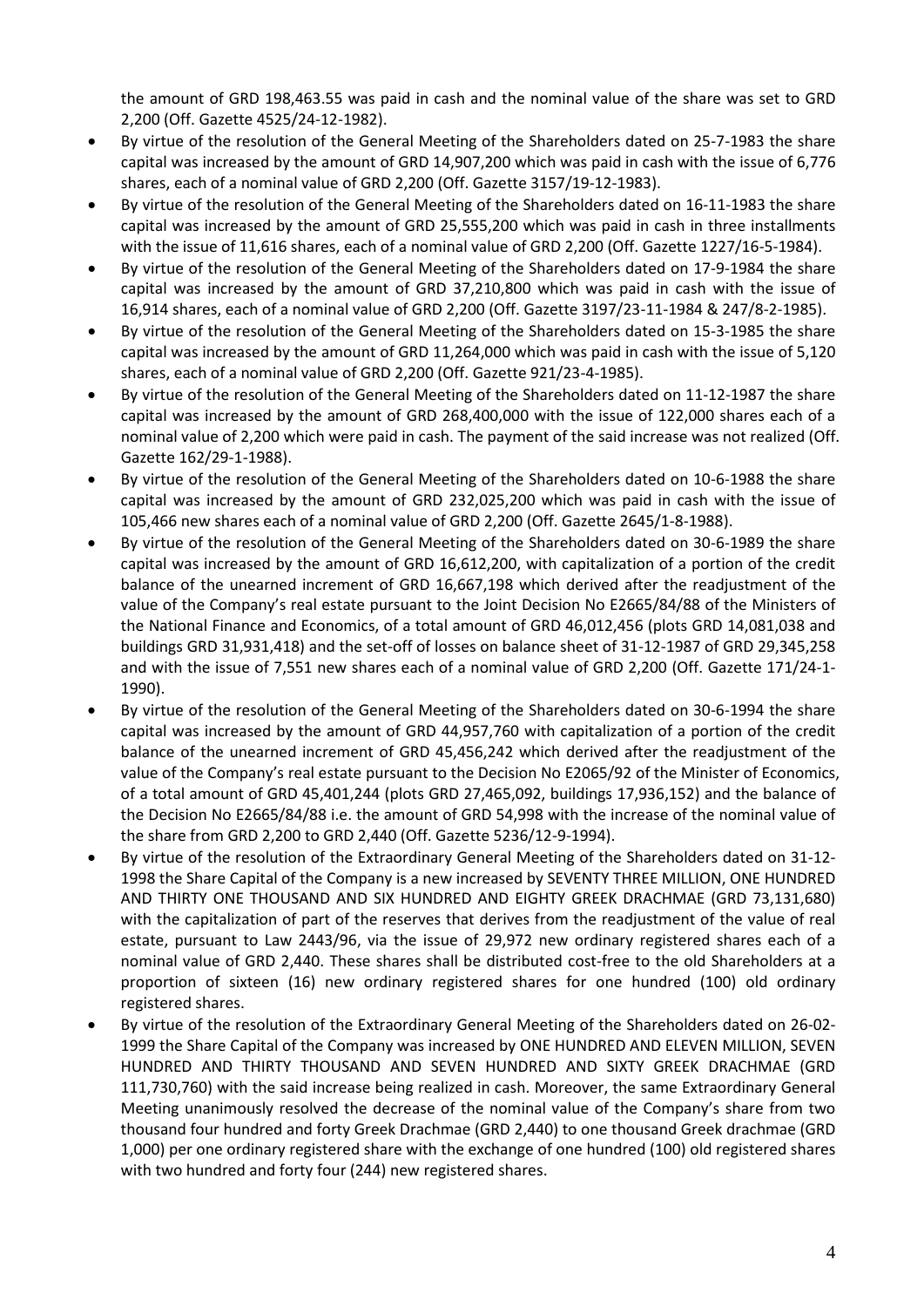- By virtue of the resolution of the Extraordinary General Meeting of the Shareholders dated on 10-05- 1999 the Share Capital of the Company was increased by FORTY NINE MILLION THREE HUNDRED AND SEVENTY NINE THOUSAND GREEK DRACHMAE (GRD 49,379,000) with the issue of FORTY NINE THOUSAND THREE HUNDRED AND SEVENTY NINE (49,379) new ordinary registered shares each of a value of GRD 1,000, paid in cash.
- By virtue of the resolution of the Extraordinary General Meeting of the Shareholders dated on 19-07- 1999 the Share Capital of the Company forty four million, one hundred and twenty seven thousand Greek Drachmae (GRD 44,127,000) with payment in cash and the issue of forty four thousand one hundred and twenty seven (44,127) new ordinary registered shares each of a nominal value of GRD 1,000 and offer price of two thousand two hundred and fifteen Greek Drachmae (GRD 2,215) per share. By virtue of the above resolution, the share capital of the Company amounted to seven hundred and thirty five million, four hundred and thirty nine thousand Greek Drachmae (GRD 735,439,000) fully paid as above and divided into seven hundred and thirty five thousand, four hundred and thirty nine (735,439) ordinary registered shares each of a nominal value of GRD 1,000.
- By virtue of the resolution of the Extraordinary General Meeting of the Company's Shareholders dated on 26-11-1999 and in accordance with Article 2 par. 2 of Law 2166/1993, the Share Capital of the Company which amounted to seven hundred and thirty five million, four hundred and thirty nine thousand Greek Drachmae (GRD 735,439,000) fully paid as above and divided into seven hundred and thirty five thousand, four hundred and thirty nine (735,439) ordinary registered shares with voting rights each of a nominal value of one thousand (1,000) GRD is increased by the amount contributed from the share capital of the Company being absorbed i.e. TERNA ENERGY S.A., which amounts to eight hundred and one million, nine hundred and sixty four thousand (801,964,000) divided into eight hundred and one thousand, nine hundred and sixty four (801,964) ordinary registered shares with voting rights, each of a nominal value of one thousand (1,000) GRD.
- By virtue of the resolution of the Extraordinary General Meeting of the Company's Shareholders dated on December  $27<sup>th</sup>$ , of 1999 the share capital of the Company is a new increased by eighty six million, two hundred forty two thousand Greek Drachmae (GRD 86,242,000) with the issue of eighty six thousand two hundred and forty two (86,242) new ordinary registered shares, each of a nominal value of one thousand (1,000) GRD and offer price thirty five thousand Greek Drachmae (GRD 35,000).
- By virtue of the resolution of the Extraordinary General Meeting of the Company's Shareholders dated on January 24th, of 2000 it was resolved that the amount of four billion Greek drachmae (GRD 4,000,000,000) of Company's reserves would be capitalized with the issue of four million (4,000,000) new ordinary registered shares of the Company, each of a nominal value of one thousand (1,000) GRD , which shall be distributed cost free to the old Shareholders of the company at the proportion of their participation percentage in the share capital. Following the said increase the share capital amounts to a total of five billion, six hundred and twenty three million, six hundred and forty five thousand Greek Drachmae (5,623,645,000) divided into five million, six hundred and twenty three thousand, six hundred and forty five (5,623,645) ordinary registered shares with voting rights, each of a nominal value of one thousand Greek Drachmae (GRD 1,000).
- By virtue of the resolution of the Ordinary General Meeting of the Company's Shareholders dated on June 30<sup>th</sup>, of 2001 it was resolved: (a) the confirmation-ratification of the resolution of the Extraordinary General Meeting of the Company dated on February 22<sup>nd</sup>, of 2001 for the listing of the Company's shares in the Main Market of the Athens Stock Exchange. (b) the revocation of the resolution of the above Extraordinary General Meeting only to the extent that concerns the increase of the share capital of the Company and (c) the Increase of the share capital of the Company that amounted to GRD 5,623,645,000, in accordance with Article 12 of Law 2842/2000 for the conversion of the share capital and the nominal value of each share to Euro and the rounding up of the said value. The share capital of the Company is increased by GRD 125,126,102 or Euro 367,207.93 with the parallel increase of the nominal value of each share from GRD 1,000 per share to 1,022.25 GRD or Euro 3 per share. The increase of the share capital was realized via the capitalization of part of the reserves that derives from the difference of issue of shares above par based on the provisions of Law 2065/92 i.e. the amount of GRD 125,126,102 or Euro 367,207.93. After its last alteration, the share capital of the Company amounts today to five billion, seven hundred and forty eight million, seven hundred and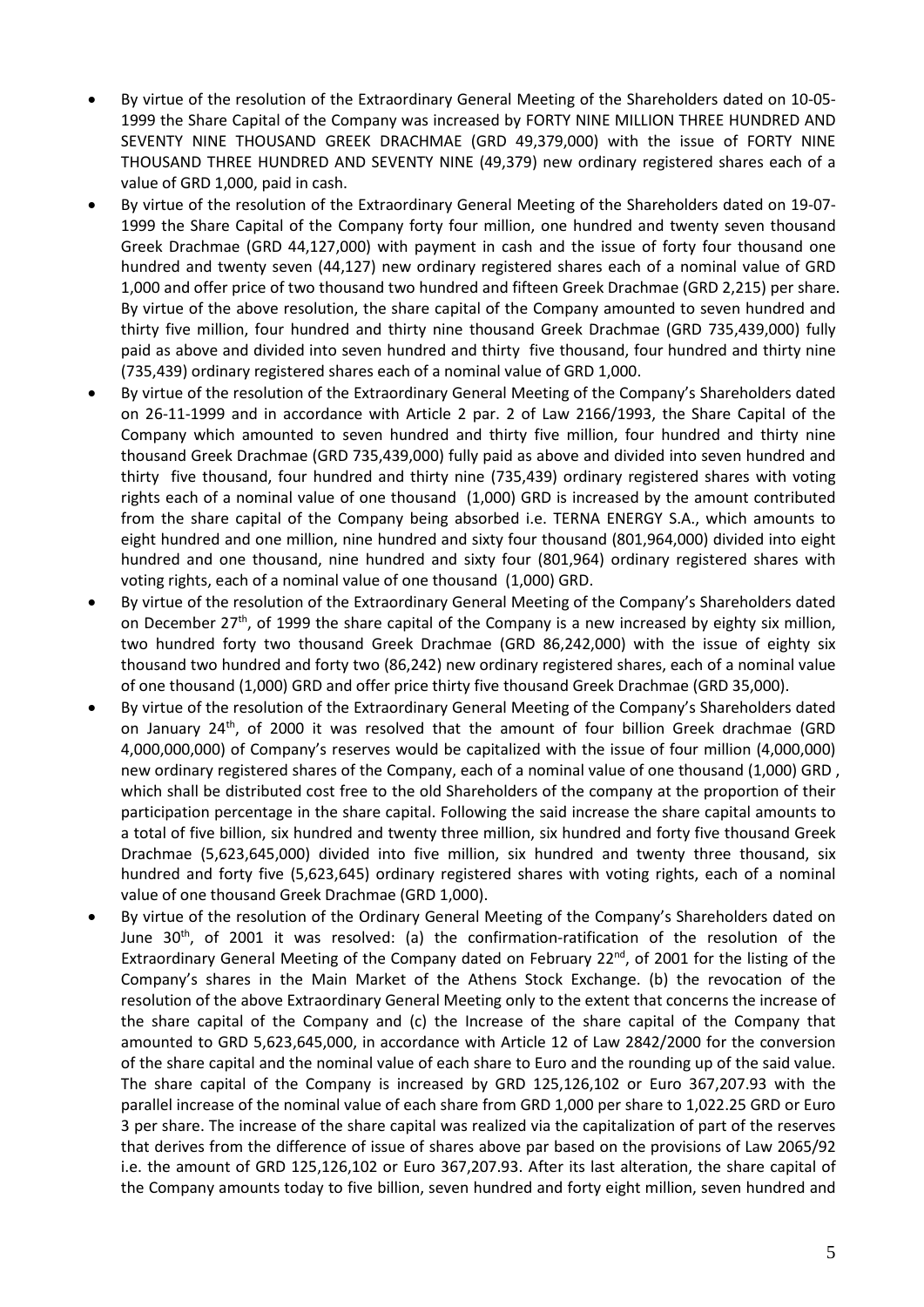seventy one thousand and one hundred and two Greek Drachmae (GRD 5,748,771,102) or sixteen million, eight hundred and seventy, nine hundred and thirty five Euro (€16,870,935) divided into five million six hundred and twenty three thousand six hundred and forty five (5,623,645) ordinary registered shares, each of a nominal value of one thousand and twenty two point twenty five Greek Drachmae (GRD 1,022.25) or Euro three (€3).

- By virtue of the resolution of the Extraordinary General Meeting of the Shareholders of the Company dated on 29.12.2003, the draft merger agreement and the deed of merger by absorption were approved, that concerned the absorption of the Sociétés Anonymes with the companies under the names: **a. ENERGEIAKI PYRGARI EVOIAS SOCIÉTÉ ANONYME, with the distinctive title ENERGEIAKI PYRGARI EVOIAS S.A. and b. HELLENIC HYDROELECTRIC TECHNICAL SOCIÉTÉ ANONYME with the distinctive title HYDROELECTRIC S.A.** by the Company. By virtue of the above resolution, the share capital of the Company that amounted to Euro 16,870,935 was increased by the total amount of Euro one million, six hundred and eighty nine thousand, seven hundred and sixty five (€1,689,765) as follows: a.- deriving from the absorption of the above companies, the amount of Euro 1,520,460 and in particular aa. - the share capital of the company being absorbed **ENERGEIAKI PYRGARI EVOIAS SOCIÉTÉ ANONYME**, at the date of the transformation balance sheet (31.08.2003) amounted and still amounts to Euro 1,526,100. From the said capital, the existing participation of the company being absorbed in the share capital of **ENERGEIAKI PYRGARI EVOIAS SOCIÉTÉ ANONYME** is deducted and not calculated in the increase of the share capital of the company being absorbed, which amounts the participation - to 20,094 registered shares, which are cancelled due to confusion, out of a total of 25,435 registered shares, each of a nominal value of Euro sixty (€60) and of a total value of Euro 1,205,640. Therefore, the share capital of the company being absorbed shall finally be increased after the merger of **ENERGEIAKI PYRGARI EVOIAS SOCIÉTÉ ANONYME** by the amount of Euro 320,460 and ab.- The share capital of the company being absorbed **HELLENIC HYDROELECTRIC TECHNICAL SOCIÉTÉ ANONYME** at the date of the transformation balance sheet (31.08.2003) amounted and still amounts to Euro 1,200,000. Therefore the share capital of the company being absorbed shall be finally increased after the merger of **HELLENIC HYDROELECTRIC TECHNICAL SOCIÉTÉ ANONYME** by the amount of Euro 1,200,000 and b. - From Euro one hundred and sixty nine thousand, three hundred and five (€169,305) from the respective capitalization of the account "*difference of issue of shares above par*" for the rounding up of the total number of shares, and by the issue of five hundred and sixty three thousand, two hundred and fifty five (563,255) new shares, each of a nominal value of Euro three (€3). After the last alteration, the share capital of the Company amounts today to Euro eighteen million, five hundred and sixty thousand and seven hundred (€18,560,700) divided into six million, one hundred and eighty six thousand and nine hundred (6,186,900) new ordinary registered shares, each of a nominal value of Euro three  $(£3)$ .
- By virtue of the resolution of the Extraordinary General Meeting of the Shareholders dated on 30.05.2007 it was resolved: **a.-** the decrease of the nominal value of the Company's shares by means of a *split* from Euro three (€3) per share to thirty cents of Euro (€0.30) and the exchange of one (1) old share with ten (10) new shares, each of a nominal value of thirty cents of Euro (€0.30). Thus , the share capital of the company that amounts to Euro eighteen million, five hundred and sixty thousand and seven hundred (€18,560,700) and is divided into six million, one hundred and eighty six thousand and nine hundred (6,186,900) new ordinary registered shares, each of a nominal value of three Euro (€3) shall from now on be divided into sixty one million, eight hundred and sixty nine thousand (61,869,000) new registered shares, each of a nominal value of thirty cents of Euro (€0.30) and **b.-** the increase of the share capital of the company with capitalization of part of the taxed "profits carried forward" by Euro six million, thirty nine thousand and three hundred (€6,039,300) with the issue of twenty million, one hundred and thirty one (20,131,000) new ordinary registered shares of the company, each of a nominal value of thirty cents of Euro (€0.30). Thereafter, the share capital of the Company amounts today to Euro twenty four million, six hundred thousand (€24,600,000) divided into eighty two million (82,000,000) new ordinary registered shares, each of a nominal value of thirty cents of Euro (€0.30).
- By virtue of the resolution of the Extraordinary General Meeting of the Shareholders dated on July 20<sup>th</sup>, 2007 it was resolved: (a) the listing of the shares of the Company in the Athens Stock Exchange Market, in the sector "Large Capitalization" and (b) the increase of the share capital of the Company by the amount of eight million, two hundred thousand and twenty cents (€8,200,020) with the payment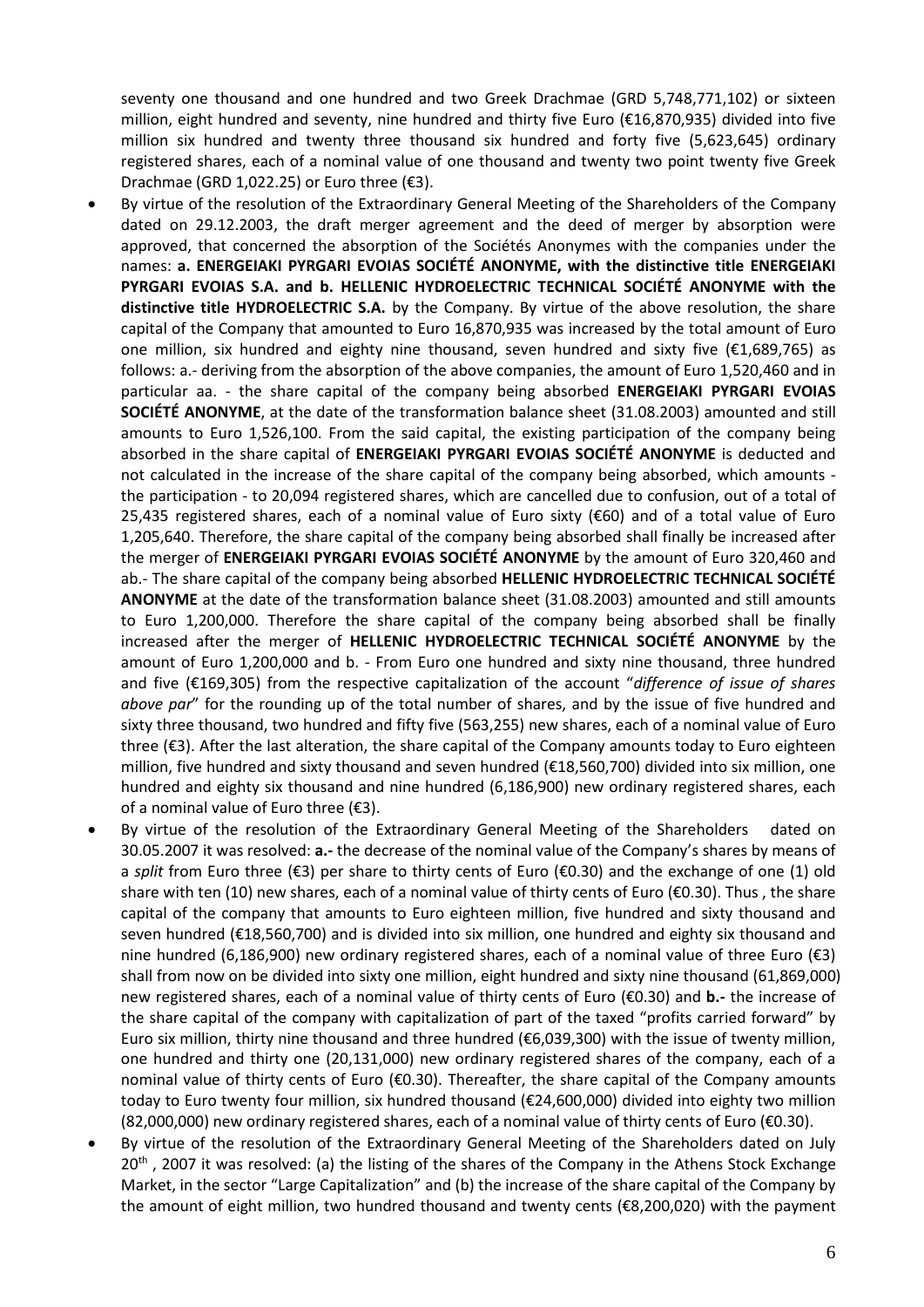in cash and the issue of twenty seven million, three hundred and thirty three thousand and four hundred (27,333,400) new shares, each of a nominal value of thirty cents of Euro (€0.30), covered by public offer and parallel offer to a restricted number of entities in Greece and offer which does not constitute a public offer within the context of law 3401/2005 to foreign investors. After the above increase, the share capital of the Company amounts to thirty two million, eight hundred thousand and twenty cents (€32,800,020) and divided into one hundred and nine million, three hundred and thirty three thousand and four hundred (109,333,400) ordinary registered shares with voting rights, each of a nominal value of thirty cents of Euro (€0.30).

• By virtue of the resolution of the Ordinary General Meeting of the Shareholders dated May 24, 2012 it was resolved:

(a) The decrease of the Company's share capital by the amount of one million five hundred and sixty six thousand euro (1,566,000 €) and the cancellation of 5,220,000 treasury shares. Following such, the Company's share capital amounts to thirty one million two hundred and thirty four thousand and twenty euro (31,234,020 €) and is divided into one hundred and four million one hundred thirteen thousand four hundred (104,113,400) common registered voting shares, with a nominal value of thirty cents of a euro (0.30€) each,

(b) the increase of the Company's share capital by the amount of five million two hundred and five thousand six hundred and seventy euro (5,205,670€) with capitalization of part of the special share premium reserve with increase of the nominal value per share from thirty cents of a euro (0.30€) to thirty five cents of a euro (0.35€) and at the same time the decrease of the Company's share capital by the amount of five million two hundred and five thousand six hundred and seventy euro (5,205,670€) with decrease of the nominal value per share from thirty five cents of a euro (0.35€) to thirty cents of a euro (0.30€) and the return of the relevant decrease to shareholders. Following the above, the Company's share capital amounts to thirty one million two hundred and thirty four thousand and twenty euro (31,234,020 €) and is divided into one hundred and four million one hundred thirteen thousand and four hundred (104,113,400) common registered voting shares, with a nominal value of thirty cents of a euro (0.30€) each, and

(c) the increase of the Company's share capital by the amount of one million five hundred sixty one thousand seven hundred and one euro  $(1,561,701 \epsilon)$  with capitalization of part of the special share premium reserve with the issue of five million two hundred and five thousand six hundred and seventy (5,205,670) new common registered shares with a nominal value of thirty cents of a euro (0.30€) each."

As a result the Company's share capital amounts to a total of thirty two million seven hundred and ninety five thousand seven hundred twenty one euro (32,795,721€) divided into one hundred and nine million three hundred nineteen thousand and seventy (109,319,070) common registered voting shares, with a nominal value of thirty cents of the euro (0.30€) each.

By virtue of the resolution of the Ordinary General Meeting of the Shareholders dated April 25<sup>th</sup>, 2013 it was resolved the increase of the Company's share capital by the amount of nine million eight hundred thirty eight thousand seven hundred sixteen euro and thirty cents (9.838.716,30 €) with capitalization of part of the special share premium reserve with the increase of the nominal value per share from thirty cents of a euro (0.30€) to thirty nine cents of a euro (0.39€) and at the same time the decrease of the Company's share capital by the amount of nine million eight hundred thirty eight thousand seven hundred sixteen euro and thirty cents  $(9.838.716,30 \epsilon)$  with decrease of the nominal value per share from thirty nine cents of a euro (0.39€) to thirty cents of a euro (0.30€) and the return of the relevant decrease to shareholders.

Following the above, the Company's share capital amounts thirty two million seven hundred ninety five thousand seven hundred twenty one euro (32.795.721€) divided to one hundred nine million three hundred nineteen thousand and seventy (109.319.070) common registered voting shares, with a nominal value of thirty cents of the euro (0.30€) each.

By virtue of the resolution of the Ordinary General Meeting of the Shareholders dated on July 25<sup>th</sup>, 2013 it was resolved:

(a) the decrease of the Company's share capital by the amount of one million two hundred sixty two thousand seven hundred twenty one euro  $(1,262,721 \epsilon)$  by the cancellation of 4,209,070 treasury shares. Following such, the Company's share capital amounts to thirty one million five hundred thirty three thousand euro (31,533,000 €) and is divided into one hundred five million one hundred ten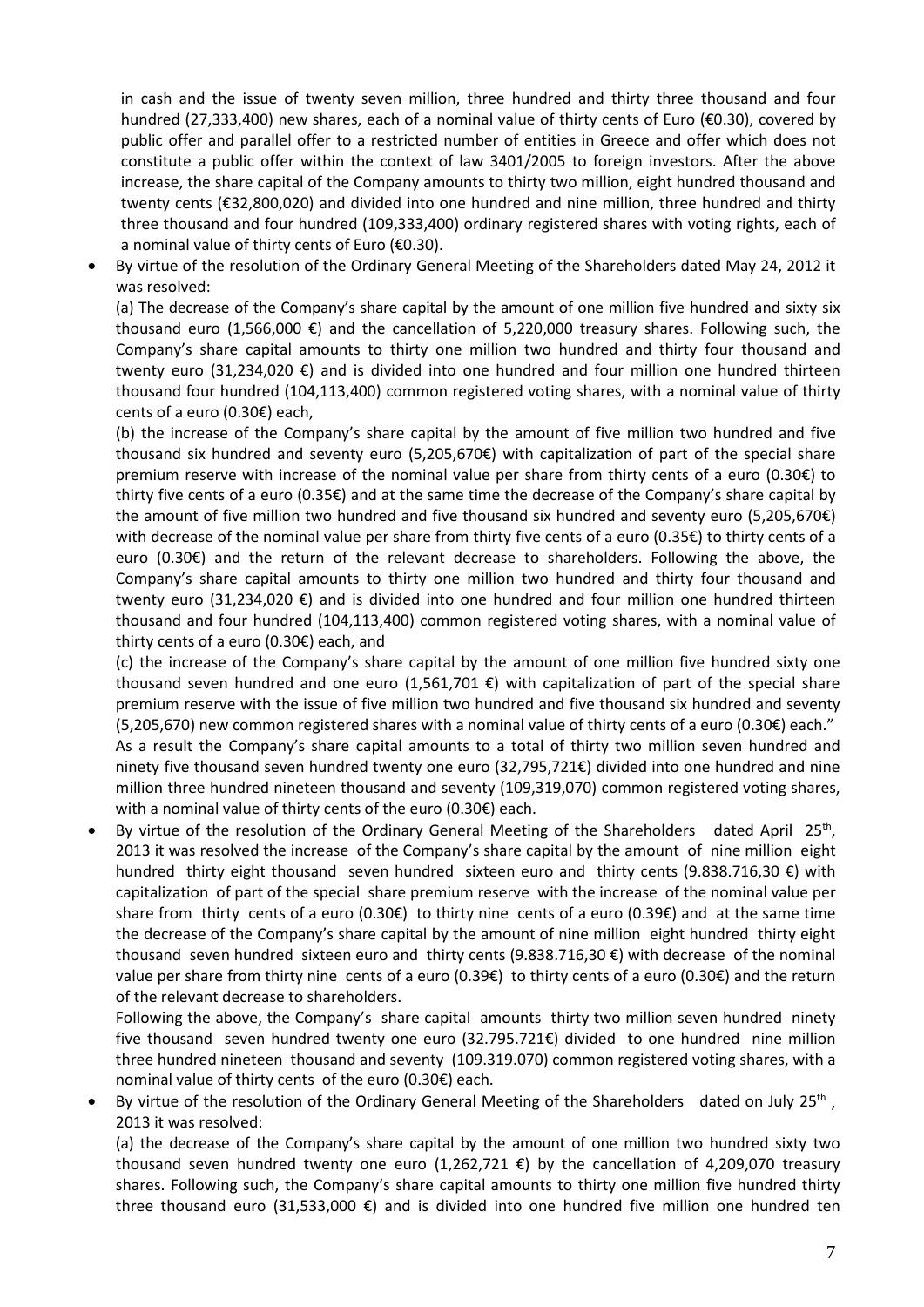thousand (105,110,000) common registered voting shares, with a nominal value of thirty cents of a euro (0.30€) each

(b) the increase of the Company's share capital by the amount of one million two hundred sixty one thousand three hundred twenty euro (1,261,320€) with capitalization of part of the special share premium reserve with the issue of four million two hundred four thousand four hundred (4.204.400) new common registered voting shares with a nominal value of thirty cents of a euro (0.30€) each.

Following the above the Company's share capital amounts to a total of thirty two million seven hundred and ninety four thousand three hundred twenty euro (32,794,320.00 €) divided into one hundred and nine million three hundred fourteen thousand and four hundred (109,314,400) common registered voting shares, with a nominal value of thirty cents of a euro (0.30€) each

• By virtue of the resolution of the Ordinary General Meeting of the Shareholders dated April 29, 2014 it was resolved the increase of the Company's share capital by the amount of nine million eight hundred and thirty eight thousand two hundred and ninety six euro (9,838,296.00 €) with capitalization of part of the special share premium reserve with increase of the nominal value per share from thirty cents of a euro (0.30€) to thirty nine cents of a euro (0.39€) and at the same time the decrease of the Company's share capital by the amount of nine million eight hundred and thirty eight thousand two hundred and ninety six euro (9,838,296.00 €) with decrease of the nominal value per share from thirty nine cents of a euro (0.39€) to thirty cents of a euro (0.30€) and the return of the relevant decrease to shareholders.

Following the above the Company's share capital amounts to a total of thirty two million seven hundred and ninety four thousand three hundred twenty euro (32,794,320.00 €) divided into one hundred and nine million three hundred fourteen thousand and four hundred (109,314,400) common registered voting shares, with a nominal value of thirty cents of a euro (0.30€) each

• By virtue of the resolution of the Ordinary General Meeting of the Shareholders dated April 28, 2015 it was resolved the increase of the Company's share capital by the amount of nine million eight hundred and thirty eight thousand two hundred and ninety six euro (9,838,296.00 €) with capitalization of part of the special share premium reserve with increase of the nominal value per share from thirty cents of a euro (0.30€) to thirty nine cents of a euro (0.39€) and at the same time the decrease of the Company's share capital by the amount of nine million eight hundred and thirty eight thousand two hundred and ninety six euro (9,838,296.00 €) with decrease of the nominal value per share from thirty nine cents of a euro (0.39€) to thirty cents of a euro (0.30€) and the return of the relevant decrease to shareholders.

Following the above the Company's share capital amounts to a total of thirty two million seven hundred and ninety four thousand three hundred twenty euro (32,794,320.00 €) divided into one hundred and nine million three hundred fourteen thousand and four hundred (109,314,400) common registered voting shares, with a nominal value of thirty cents of a euro (0.30 $\epsilon$ ) each.

• By virtue of the resolution of the Extraordinary General Meeting of the Shareholders dated January 9, 2017 it was resolved the increase of the Company's share capital by the amount of five million four hundred and sixty five thousand seven hundred and twenty euro (5,465,720.00 €) with capitalization of part of the special share premium reserve with increase of the nominal value per share from thirty cents of a euro (0.30€) to thirty five cents of a euro (0.35€) and at the same time the decrease of the Company's share capital by the amount of five million four hundred and sixty five thousand seven hundred and twenty euro (5,465,720.00 €) with decrease of the nominal value per share from thirty five cents of a euro (0.35€) to thirty cents of a euro (0.30€) and the return of the relevant decrease to shareholders.

Following the above the Company's share capital amounts to a total of thirty two million seven hundred and ninety four thousand three hundred twenty euro (32,794,320.00 €) divided into one hundred and nine million three hundred fourteen thousand and four hundred (109,314,400) common registered voting shares, with a nominal value of thirty cents of a euro (0.30€) each.

• By virtue of decision of the Extraordinary General Meeting dated 9 February 2018 the following decisions were made about:

a) the decrease of the share capital of the Company by the amount of one million four hundred sixty eight thousand six hundred thirty nine euros and twenty cents (€ 1,468,639.20) through cancellation of 4,895,464 treasury shares of the Company. After this decrease, the share capital of the Company amounts at thirty one million three hundred twenty five thousand six hundred eighty euros and eighty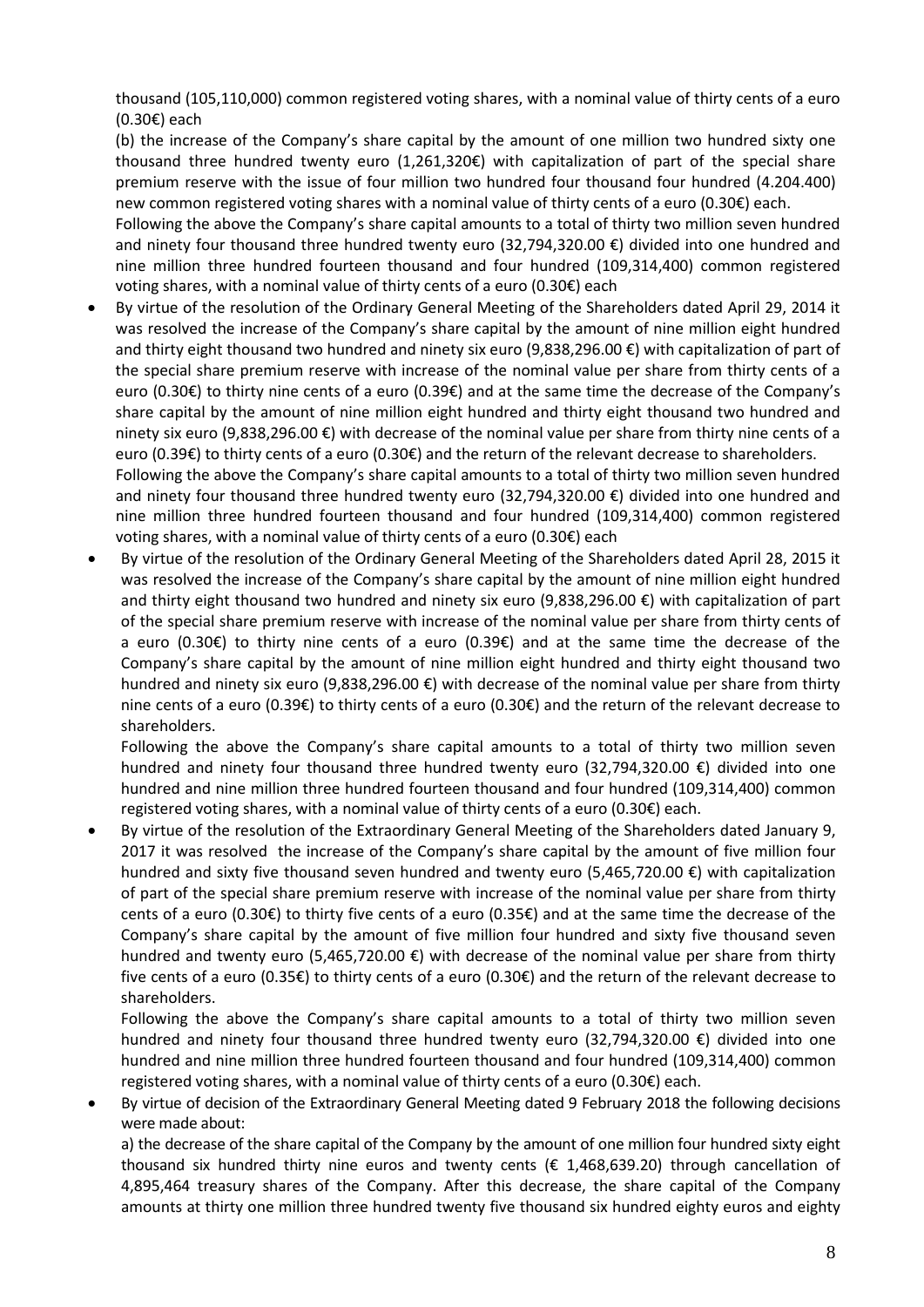cents (31,325,680.80 €) divided into one hundred four million four hundred eighteen thousand nine hundred thirty six (104,418,936) common registered voting shares, of a nominal value of thirty euro cents (0.30 €) each.

b) the increase of the share capital of the Company by the amount of two million eight hundred fifty thousand euros ( $\epsilon$  2,850,000) in cash, by issuing nine million five hundred thousand (9,500,000) common registered voting shares, with a nominal value of thirty euro cents ( $\epsilon$  0.30) each at the price of four euros and thirty five cents ( $\epsilon$  4.35) each, whereas the amount of euros thirty eight million four hundred and seventy five thousand euros ( $\epsilon$  38,475,000) was deposited in a special share premium reserve account of the Company.

Following the above, the share capital of the Company amounts at Thirty Four Million One Hundred Seventy Five Thousand Six Hundred Eighty euros and eighty cents (€ 34,175,680.80) divided into one hundred thirteen million nine hundred eighteen thousand nine hundred thirty six (113,918,936) common registered voting shares, of a nominal value of thirty euro cents (0.30€) each.

• By virtue of the resolution of the Extraordinary General Meeting of the Shareholders dated March 30, 2018 it was resolved the increase of the Company's share capital by the amount of twenty five million sixty two thousand one hundred sixty five and ninety two cents euro (25,062,165.92  $\epsilon$ ) with capitalization of part of the special share premium reserve with increase of the nominal value per share from thirty cents of a euro (0.30€) to fifty two cents of a euro (0.52 €) and at the same time the decrease of the Company's share capital by the amount twenty five million sixty two thousand one hundred sixty five and ninety two cents euro (25,062,165.92 €) with decrease of the nominal value per share from fifty two cents of a euro (0.52€) to thirty cents of a euro (0.30€) and the return of the relevant decrease to shareholders.

Following the above, the share capital of the Company amounts at thirty four million one hundred seventy five thousand six hundred eighty euros and eighty cents (34,175,680.80 €) divided into one hundred thirteen million nine hundred eighteen thousand nine hundred thirty six (113,918,936) common registered voting shares, of a nominal value of thirty euro cents (0.30  $\epsilon$ ) each

- By virtue of the resolution of the Extraordinary General Meeting of the Shareholders dated October 18, 2018 it was resolved the increase of the Company's share capital by the amount of thirty four million one hundred and seventy five thousand six hundred eighty euros and eighty euro cents (34,175,680.80 €) with capitalization of part of the special share premium reserve with increase of the nominal value per share from thirty euro cents (0.30€) to sixty euro cents (0.60 €) and at the same time the decrease of the Company's share capital by the amount of thirty four million one hundred and seventy five thousand six hundred eighty euros and eighty euro cents (34,175,680.80  $\epsilon$ ) with decrease of the nominal value per share from sixty euro cents (0.60 €) to thirty euro cents (0.30 €) and the return of the relevant decrease to shareholders.
- By virtue of the resolution of the Extraordinary General Meeting of the Shareholders dated December 18th, 2019 it was resolved the increase of the Company's share capital by the amount of nineteen million three hundred and sixty six thousand two hundred nineteen euros and twelve euro cents (19,366,219.12 €) with capitalization of part of the special share premium reserve with increase of the nominal value per share from thirty euro cents (0.30€) to forty seven euro cents (0.47 €) and at the same time the decrease of the Company's share capital by the amount of nineteen million three hundred and sixty six thousand two hundred nineteen euros and twelve euro cents (19,366,219.12 €) with decrease of the nominal value per share from forty seven cents of a euro (0.47 €) to thirty cents of a euro (0.30  $\epsilon$ ) and the return of the relevant decrease to shareholders.
- By virtue of the resolution of the Extraordinary General Meeting of the Shareholders dated September 1st, 2020, it was resolved the increase of the Company's share capital by the amount of one million eight hundred sixty eight thousand eight hundred twenty six euros and sixty cents ( $\epsilon$  1,868,826.60) by cash payment, with the issuance of six million two hundred twenty nine thousand four hundred twenty two (6,229,422) common shares with a nominal value of € 0.30 each and a disposal price of eleven euros (€ 11). The difference between the nominal value and the disposal price, which amounts to  $\epsilon$ 66,654,815.40, shall be place at a special share premium reserve.
- By virtue of the resolution of the Extraordinary General Meeting of the Shareholders dated October 20<sup>th</sup>, 2020, it was resolved the reduction of the share capital of the Company in the amount of one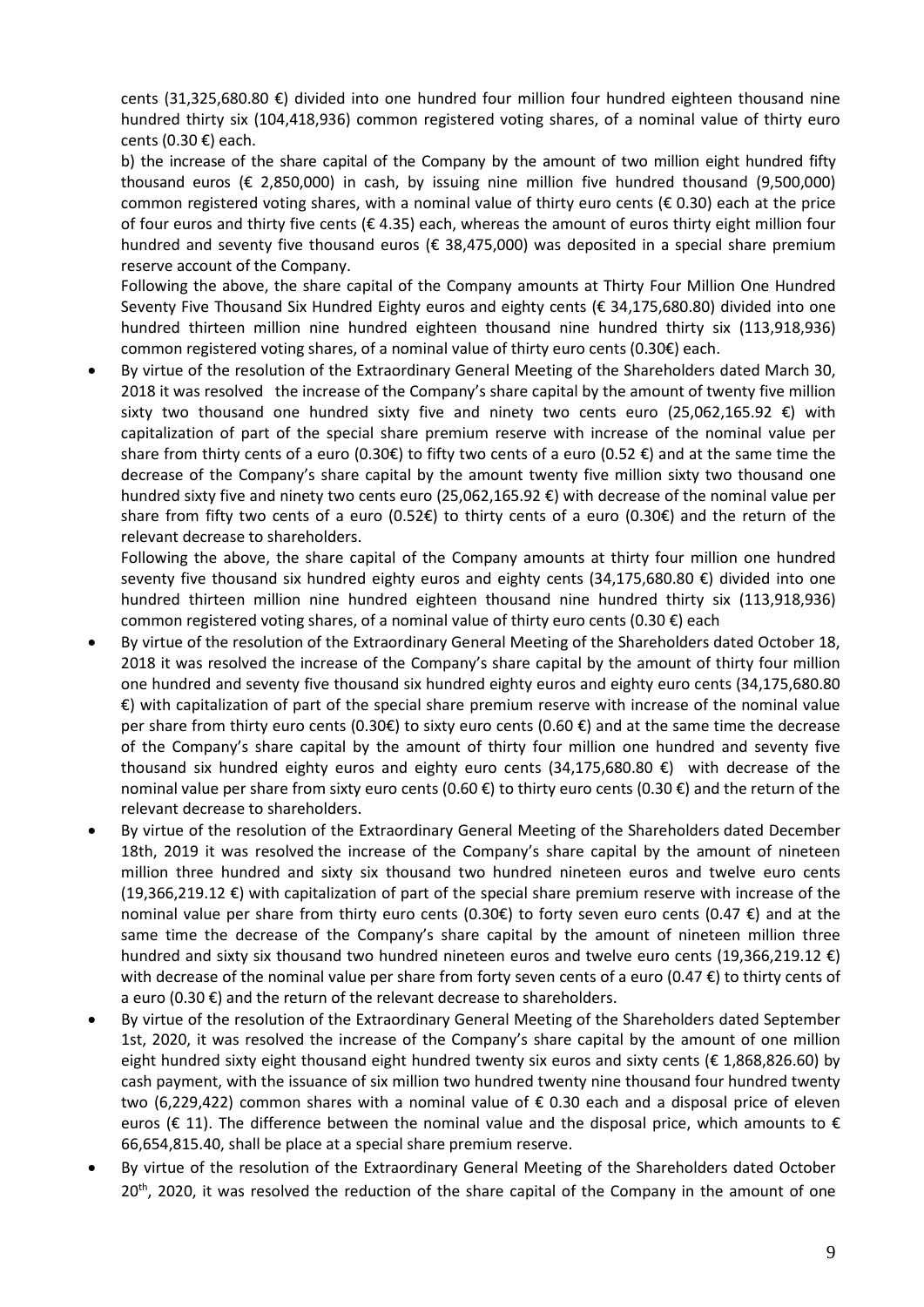million two hundred eighty seven thousand nine hundred eighty euros and forty cents of euro ( $\epsilon$ 1,287,980.40) with the cancellation of 4,293,268 own shares of the Company.

Following the above, the share capital of the Company amounts to thirty-four million seven hundred five six thousand five hundred twenty-seven euros (€ 34,756,527) and is divided into one hundred and fifteen million eight hundred fifty-five thousand ninety euros (115,855,090) common shares, with a face value of thirty cents ( $\epsilon$  0.30) each.

2. During the first five years from the date of incorporation of the Company, the Board of Directors is entitled, by means of its resolution adopted with the majority of at least two-thirds (2/3) of its total members, to increase the share capital in whole or in part with the issue of new shares, for an amount that cannot exceed the initial share capital.

The above authority may be granted to the Board of Directors by resolution of the General Meeting which is subject to the publication formalities and restrictions of article 24 par. 1.c of Law 4548/2018. In this case, the share capital may be increased up to the amount of the capital that has been paid-up at the date the said authority was granted to the Board of Directors.

The above authority of the Board of Directors may be renewed by the General Meeting for a period of time that does not exceed five years for each renewal and its validity commences after the lapse of each five-year period. The said resolution of the General Meeting is subject to the publication formalities of Article article 24 par. 1.cof Law 4548/2018.

- 3. The increases of the share capital which are resolved in accordance with paragraph 2 constitute an amendment of the Articles of Association and are not subject to administrative approval, in accordance with article 9 par. 3 of Law 4548/2018.
- 4. The resolution of the competent corporate body for the share capital increase must at least mention the amount of the increase, the manner of its coverage, the number and the nature of shares to be issued, the nominal value and the offer price thereof, as well as the deadline for their coverage.

## **Article 6 Shares**

- 1. The Company's shares are registered, and each share is undivided.
- 2. The shares of the Company are uncertificated and the date of their issue is set to be the date of entry in the Incorporeal Titles System of "Athens Exchange S.A.", while the Shareholder of the Company is considered the entity recorded in the files of "Athens Exchange S.A."
- 3. The capacity of shareholder and its extent is demonstrated in the shareholders' registry of article 40 par. 2 of Law 4548/2018, which can also be kept in electronic form.

## **Article 7 Shareholders – Rights and Obligations of Shareholders**

- 1. The Shareholders exercise all rights that relate to the administration of the Company only through their participation in the General Meeting.
- 2. The rights and obligations attached to each share belong to the person or entity recorded as a shareholder in the files of the Company "Athens Exchange S.A. (EXAE)" or as provided for by law from time to time.
- 3. Each share grants a right to vote in the General Meeting. In case of more than one owners of a share, the right of the joint owners is obligatory to be exercised by one and only joint representative thereof.
- 4. The capacity of a shareholder entails the acceptance and compliance with the provisions of these Articles of Association, as in force from time to time and of the lawful resolutions of the Board of Directors and the General Meeting of the Shareholders of the Company.
- 5. Whenever the share capital of the Company is increased, in a manner other than contribution in kind, or issue of bonds with rights to be converted into shares, a pre-emption right is granted to the Shareholders, for the total of the new share capital or the bond loan in favor of the Shareholders existing at the time of issue, in proportion to their participation in the existing share capital.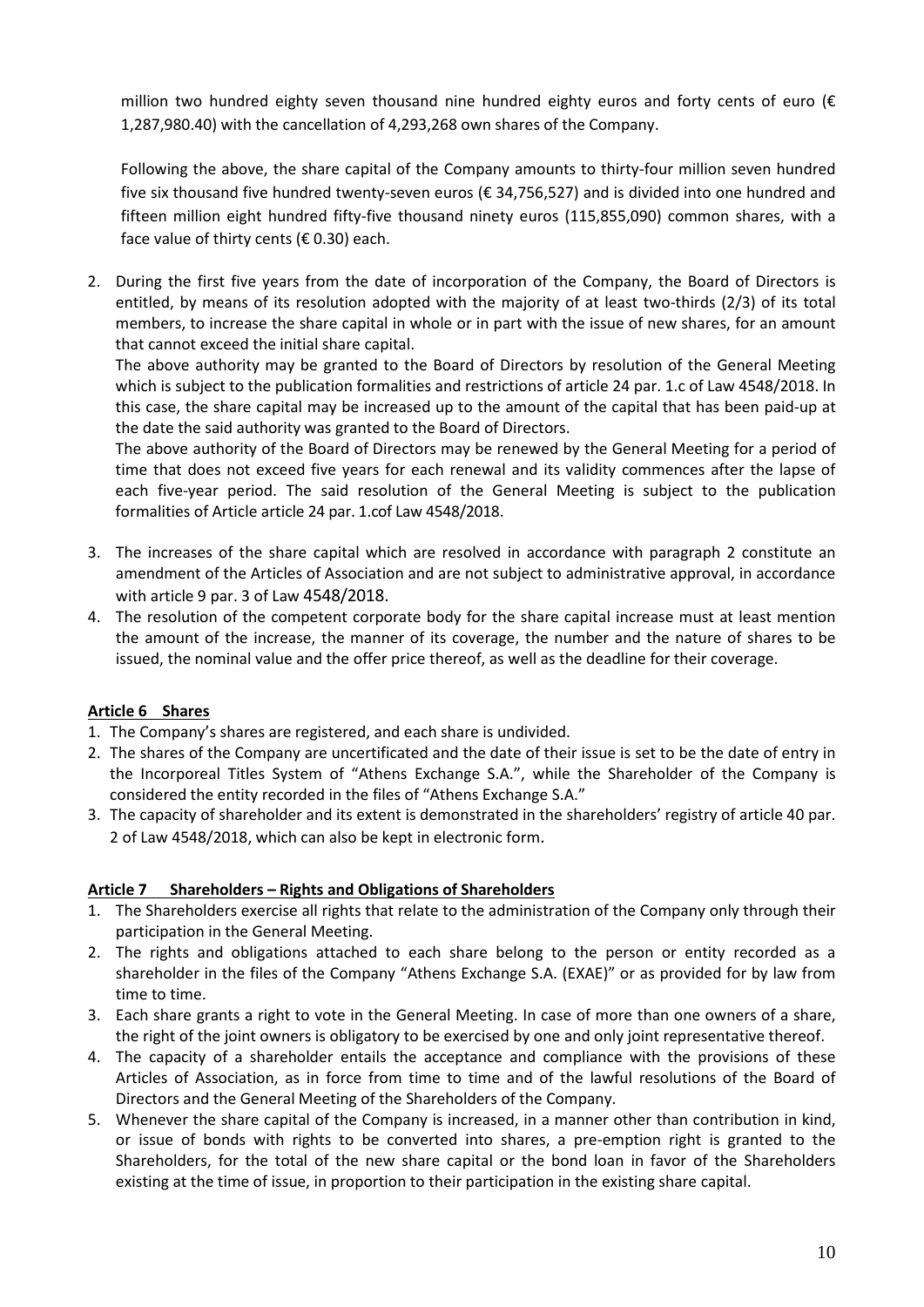After the lapse of the deadline set by the competent body of the Company which resolved the increase for the exercise of the pre-emption right, a deadline that cannot be less than fourteen (14) days, or more than four (4) months from the date of registration of such decision in the General Commercial Registry the shares that have not been acquired, pursuant to the above provisions, are disposed by the Board of Directors of the Company at its sole judgement and at a price no less than the one paid by the existing shareholders. In case that the competent body of the Company that resolved the increase of the share capital omitted to determine the deadline for the exercise of the pre-emption right, the said deadline or any eventual extension thereof shall be determined by the Board of Directors' resolution within the time limits specified by Article 20 of the Law 4548/2018.

The invitation for the exercise of the pre-emption right, which must state the deadline within which the said right must be exercised, is published In accordance with the applicable legislation as in force. The above invitation and the deadline for the exercise of the pre-emption right may be omitted provided that Shareholders representing the total of the share capital attended the General Meeting and obtained knowledge of the deadline set for the exercise of the pre-emption right or stated their decision for the exercise or not of the pre-emption right by them.

Exceptionally, the invitation for the exercise of the pre-emption right may be sent with registered "with proof receipt" letter.

#### **Article 8 Minority Rights**

- 1. Upon request of the Shareholders representing at least one twentieth (1/20) of the paid-up share capital, the Board of Directors is obliged to convoke an Extraordinary General Meeting of the Shareholders, setting the date for this meeting, which must not be more than forty-five (45) days from the date of service of the request upon the Chairman of the Board of Directors. The said request shall include the items of the Agenda. If a General Meeting is not convoked by the Board of Directors within twenty (20) days from the date of service of the relevant request, the convocation is effected by the requesting Shareholders at the Company's expenses, by virtue of a judgment of the Single-Member First Instance Court of the region the Company's registered office is located, which is issued during the procedure of temporary injunction. The said resolution defines the place and time of the meeting, as well as its agenda.
- 2. Upon request of the Shareholders representing one twentieth (1/20) of the paid-up share capital, the Board of Directors is obliged to record in the agenda of the General Meeting already convoked, additional items, if the relevant request is submitted to the Board of Directors at least fifteen (15) days prior to the General Meeting. The application for the inclusion of additional items in the agenda must also include justification or draft decision for approval by the General Meeting and the amended agenda with the additional items is published thirteen (13) days prior the date of the General Meeting and at the same time is placed at the disposal of the Shareholders in the website of the Company together with the justification or draft decision submitted by the applicant shareholders. If the said items are not published, the requesting Shareholders are entitled to request the adjournment of the General Meeting pursuant to paragraph 3 of this Article and to proceed themselves with the publication, in accordance with the provisions of the preceding paragraph, at the Company's expenses.
- 3. Shareholders representing one twentieth (1/20) of the paid-up share capital**,** are entitled to submit draft decisions on items included in the initial or the amended agenda of the General Meeting. The relevant application must be submitted to the Board of Directors at least seven (7) days prior to the date of the General Meeting, and the draft decisions are placed at the disposal of the shareholders at least six (6) days before the date of the General Meeting.
- 4. Upon request of a Shareholder or the Shareholders representing one twentieth (1/20) of the paid-up share capital, the Chairman of the Meeting is obliged to adjourn only for once the adoption of resolutions of the Ordinary or Extraordinary General Meeting, for all or certain issues, setting the date for the continuance of the meeting, (for the adoption of resolutions), which is defined in the request of the Shareholders, which cannot be more than twenty (20) days away from the date of the adjournment.

The adjourned General Meeting is a continuance of the previous one and therefore there is no need to repeat the publication formalities of the invitation to the Shareholders, and new Shareholders are entitled to participate in the said Meeting, in accordance with the relevant provisions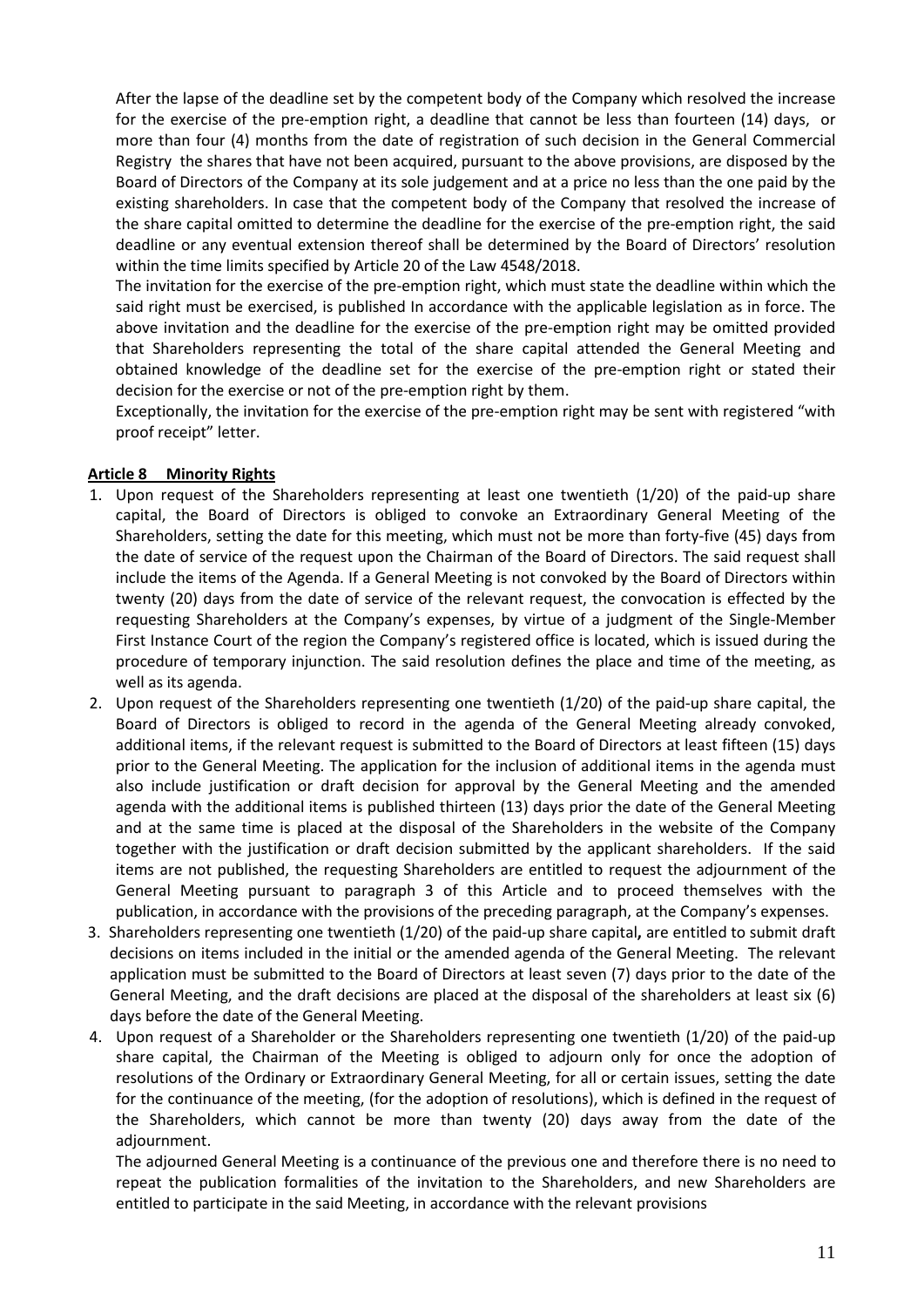5. Upon request of any Shareholder, filed to the Company at least five (5) complete days prior to the General Meeting, the Board of Directors is obliged to provide the General Meeting with the requested particular information for the corporate affairs to the extent those are related to the items of the Agenda. In addition, upon request of the Shareholders representing one twentieth (1/20) of the paidup share capital, the Board of Directors is obliged to announce to the General Meeting, provided that it is an Ordinary one, the amounts that were paid during the last two (2) years to each member of the Board of Directors or the Company's Managers, as well as any benefit granted to the said persons under any cause or agreement (contract) concluded between them and the Company. In all the above cases, the Board of Directors may deny the provision of the information for a sufficient essential reason, which shall be stated in the Minutes. Such reason may be, as the case may be, the representation of the requesting Shareholders before the Board of Directors pursuant to articles 79 or 80 of Law 4548/2018.

Upon request of the Shareholders representing one tenth (1/10) of the paid-up share capital, which is filed to the Company within the deadline set in the preceding paragraph, the Board of Directors is obliged to provide the General Meeting with information regarding the course of corporate affairs and the status of the assets of the Company. The Board of Directors may refuse the provision of such information for a sufficient essential reason, which shall be stated in the Minutes. Such reason may be, as the case may be, the representation of the requesting Shareholders before the Board of Directors pursuant to articles 79 or 80 of Law 4548/2018, provided that the respective members of the Board of Directors have properly and adequately received the relevant information.

- 6. In the cases of paragraph 4 and paragraph 5 of this Article, any argument (dispute) in relation to the validity or not of the grounds for the denial to provide the information, shall be resolved by the Single-Member First Instance Court of the region where the Company's registered office is located, by its judgment issued during the procedure of temporary injunction (measures). By the same judgment, the Court obliges the Company to provide the information it denied. This decision is not appealable.
- 7. In case of request of the Shareholders representing one twentieth (1/20) of the paid-up share capital, the adoption of a resolution for any item of the agenda of the General Meeting shall be made on an open ballot.
- 8. The right to request the audit of the Company by the Single Member First Instance Court of the region the Company's registered office is located, which judges during the procedure of ex parte proceedings, lies with the Shareholders of the Company representing at least one-twentieth (1/20) of the paid-up share capital as well as the Capital Market Commission .

The audit according to the preceding paragraph is ordered, if actions that violate the provisions of the laws or of the Articles of Association of the Company or the resolutions of the General Meeting are speculated. In any case, the request for the said audit must be filed within three (3) years from the date of approval of the annual financial statements of the financial year within which the denounced actions took place.

- 9. Shareholders of the Company representing one-fifth (1/5) of the paid-up share capital are entitled to request from the Single-Member Court of First Instance of the area in which the Company's registered offices are located on non-contentious proceedings the audit of the Company, provided that from the whole course of the Company it becomes believable that the management of corporate affairs is not conducted in the proper and prudential manner of management.
- 10. In all the above cases of the present article, the applicant shareholders must prove their capacity as shareholders in accordance with the provisions of article 141 par. 12 of Law 4548/2018.

# **CHAPTER C**

## **BOARD OF DIRECTORS**

# **Article 9 Composition and tenure (term of office) of the Board of Directors**

1. The Company is managed by the Board of Directors which consists of five (5) to eleven (11) members either natural persons or legal entities, who are elected by the General Meeting of the Shareholders and may be Shareholders or not. The members of the Board of Directors may be re-elected and freely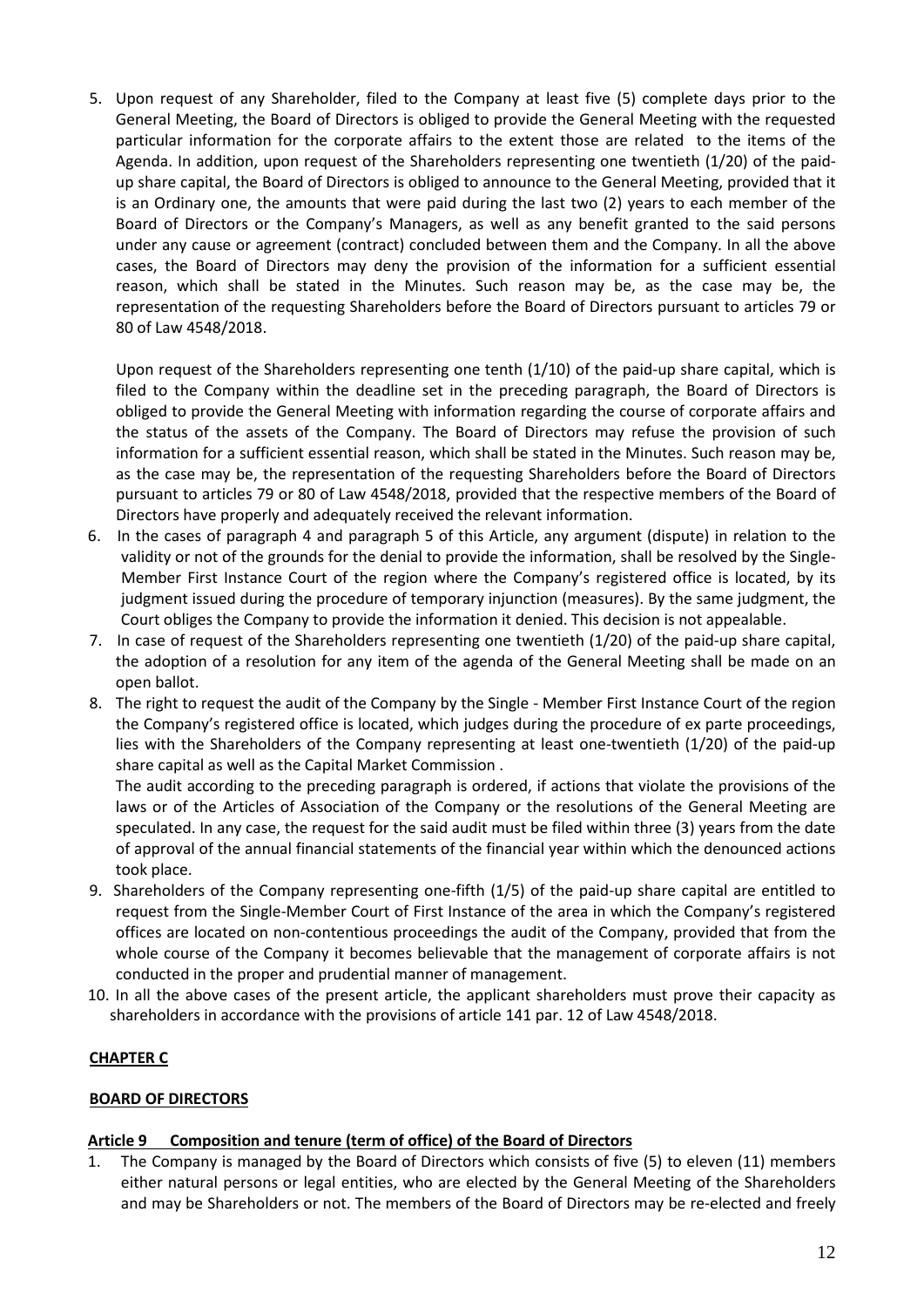be revoked. In case a legal entity is a member of the Board of Directors, it is obliged to appoint a natural person for the exercise of the powers of the said legal entity as a member of the board of Directors. This appointment is subject to publication formalities in accordance with article 13 of Law 4548/2018.

- 2. The Board of Directors consists of executive, non-executive and independent non-executive members pursuant to Law 4706/2020 on corporate governance as in force. The capacity of the members of the Board of Directors as executive or non-executive is determined by the Board of Directors. The independent non-executive members are elected by the General Meeting of the Shareholders of the Company or they are appointed by the Board of Directors according to article 9 paragraph 4 of Law 4706/2020, as in force, and must not be less than one third (1/3) of the total number of the members of the Board of Directors. In case a fraction derives, it is approximated to the immediate nearest integer.
- 3. The tenure (term of office) of the members of the Board of Directors is set to four (4) years and is extended until the date of the first Ordinary General Meeting that shall convene immediately after the lapse of such tenure (term), but the said tenure (term of office) may not exceed a period of five (5) years to the aggregate.

# **Article 10 Formation of the Board of Directors into a body corporate – Substitution of Members of the Board of Directors**

1. a) The Board of Directors, immediately after its election, meets and is formed in a body, electing the Chairman, one or more Vice-Chairmen and the Managing Director from among its Members and may elect the Deputy Managing Director/s, member/s of the Board or not, and only by an absolute majority of the present and represented Directors, defining at the same time their responsibilities. The Board of Directors may elect one or more of the Directors from among its Members. The Chairman or one of the Vice-Chairmen may be appointed also as the Chief Executive Officer.

b) By decision of the Board of Directors, an executive committee may also be set up and assigned to it certain powers or duties of the Board of Directors. In this case, the composition, responsibilities, duties and manner of decision-making of the executive committee, as well as any matter concerning its operation are regulated by the decision of the Board of Directors on its composition.

- 2. The Chairman of the Board is Chair of the Board of Director meetings, is in charge of the Board's activities, controls the Company's operation and informs the Board of Directors on the Company's activities. In case of absence or constraint of the Chairman, the latter is substituted in the aforementioned duties, by one of the Vice-Chairmen.
- 3. If for any reason, a seat of a director who was appointed by the General Meeting becomes vacant, the Board of Directors, provided that the remaining members are at least three (3), elect a provisional substitute. The resolution of the said election is subject to the publication formalities according to the provisions of Article 12 of the Law 4548/2018 and is announced by the Board of Directors in the immediate subsequent General Meeting which may substitute the elected members even such substitution does not constitute an item of the Agenda. The actions of the above provisional members of the B.o.D (Directors) are valid even their election is not approved by the General Meeting. The term of the substitute member of the B.o.D expires at the date the member of the B.o.d. (Director) being substituted would expire.
- 4. Without prejudice to paragraph 6, it is expressly stated that in case of resignation, death or loss of capacity as a member or members of the Board of Directors due to any other cause, the remaining members may continue to conduct the management and representation of the Company without the substitution of the absent member(s) in accordance with the preceding paragraph, provided that the number of such members exceeds half of the number of the members, as it was prior to the occurrence of the above events. In any case, the said members may not be less than three (3).
- 5. In any case, the remaining members of the Board of Directors, regardless of their number, may proceed with the convocation of the General Meeting with the sole item of the Agenda being the election of a new Board of Directors.
- 6. Especially in case of resignation or death or otherwise loss of the capacity as an independent nonexecutive member, which results in the number of the independent non-executive members falling below the minimum number required by law, the Board of Directors designates as an independent non-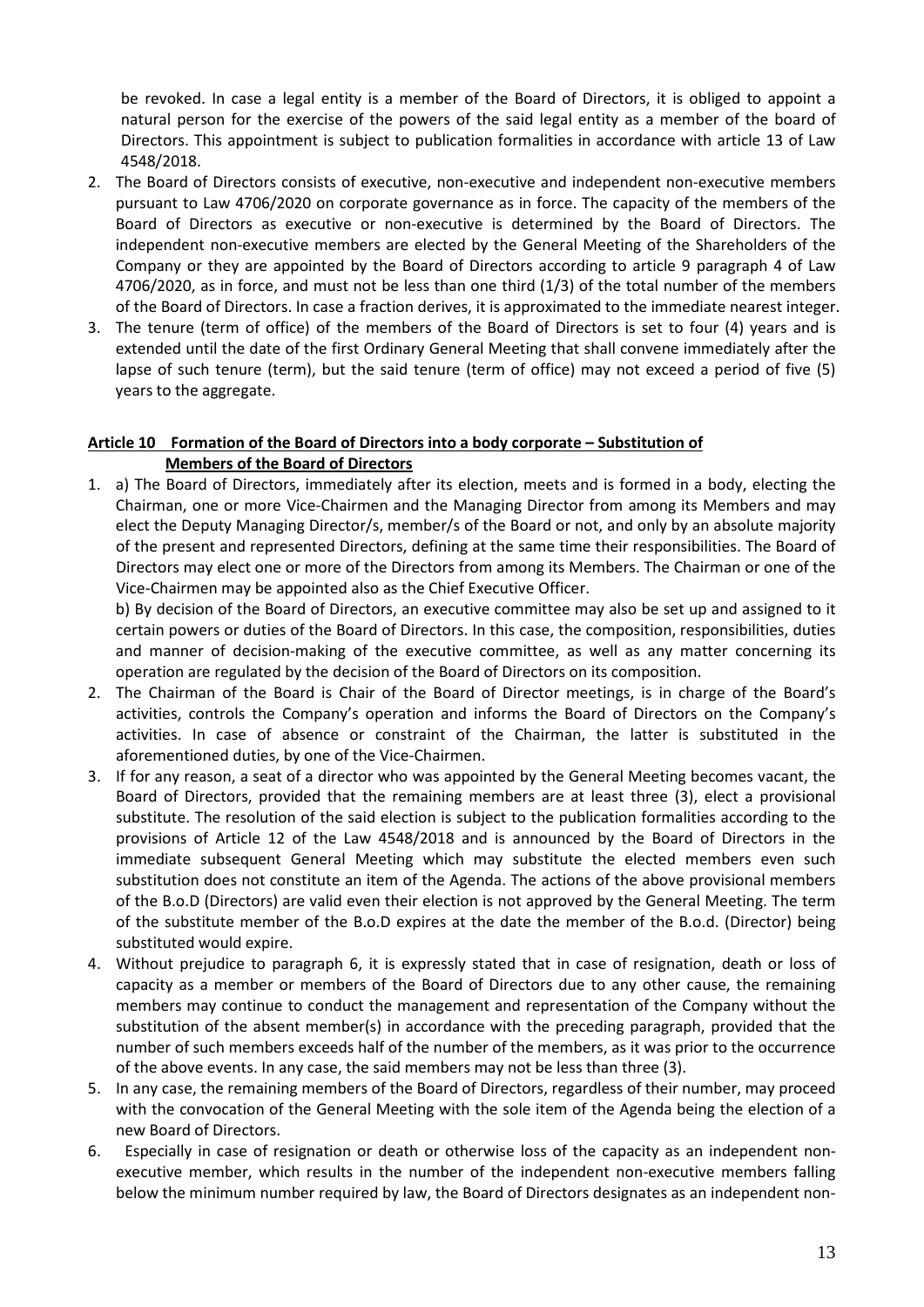executive member until the next General Meeting, either an alternate member, provided that it exists under article 81 of Law 4548/2018, or an existing non-executive member or a new member which is elected by the Board of Directors for the replacement, provided that the criteria of independence of article 9 paragraph 1 of Law 4706/2020 are met. Where by decision of the competent body of the Company the number of the independent non-executive members provided thereof, is greater than one third (1/3) of the total number of members of the Board of Directors, and, following the replacement, the number of the independent non-executive members of the Board of Directors becomes less than the aforementioned number, a relevant announcement is published on the Company's website, which remains published until the next General Meeting.

#### **Article 11 Competence of the Board of Directors**

1. The Board of Directors is responsible for the general management of the Company's affairs. Actions of the Board of Directors, even if they lie outside the scope of the corporate object, bind the Company against third parties, unless it is proven that the third party new beforehand the exceeding (transgression) of the corporate object or should have known. The observance of the publication formalities as to the Articles of Association of the Company or the amendments thereof does not constitute proof on its own. Restrictions of the power of the Board of Directors enforced by the Articles of Association or by a resolution of the General Meeting do not oppose to third parties acting in good faith, even if these have been subject to the publication formalities.

The Board of Directors is entitled to resolve for the issue of a common bond loan. The said competence (y) of the Board of Directors may not be delegated, but the Board of Directors may, by its resolution authorize a member or members thereof to determine and/or to modify the special terms and conditions of the bond loan apart from its amount and its kind.

2. The Board of Directors may assign to one or more members thereof or to the Company's Managers or other employees of the Company and/or third parties the exercise of powers and authorities thereof, general or special, for certain actions. Prerequisite for the assignment of management and representation powers of the Company to third parties - non-members of the Board of Directors - or for the maintenance of the respective existing assignment, is that no final court decision has been issued, within the time limits provided by law, before or from the assignment of these powers to these persons, acknowledging their fault for loss-making transactions of a listed company on a regulated market or on a Multilateral Trading Facility whose statute provides for its inclusion in Law 4706/2020, and which operates in Greece, or of a non-listed Société anonyme, with related parties, in accordance with article 3 paragraph 5 of Law 4706/2020 as in force from time to time. Each candidate, for the assignment of the aforementioned powers, third party, submits to the Company a solemn declaration that the said impediment does not exist and every third party, that has been assigned with the aforementioned powers, promptly notifies the Company on the issuance of a relevant final court decision.

#### **Article 12 Convocation of the Board of Directors**

- 1. The Board of Directors may convene at the registered office of the Company whenever so required by law or the present Articles of Association or deemed expedient from the needs of the Company.
- 2. The Board of Directors may validly convene outside the registered office and in another place, either within the country or abroad, provided that all members of the Board of Directors are present or represented in the said session and none objects to the convocation of the session and adoption of resolutions.
- 3. The Board of Directors is convened by its Chairman or his/her alternate upon invitation notified to its members at least (2) business days prior to the session. The said invitation must clearly state the items of the Agenda, otherwise the adoption of resolutions is permitted only provided that all members of the Board of Directors are present or represented in the said session and none objects to the adoption of resolutions.
- 4. The convocation of the Board of Directors may be requested by two (2) of its members upon their request to the Chairman or his/her alternate, who are obliged to convoke the Board of Directors within a deadline of seven (7) days from the date of request. The said request must, under the penalty of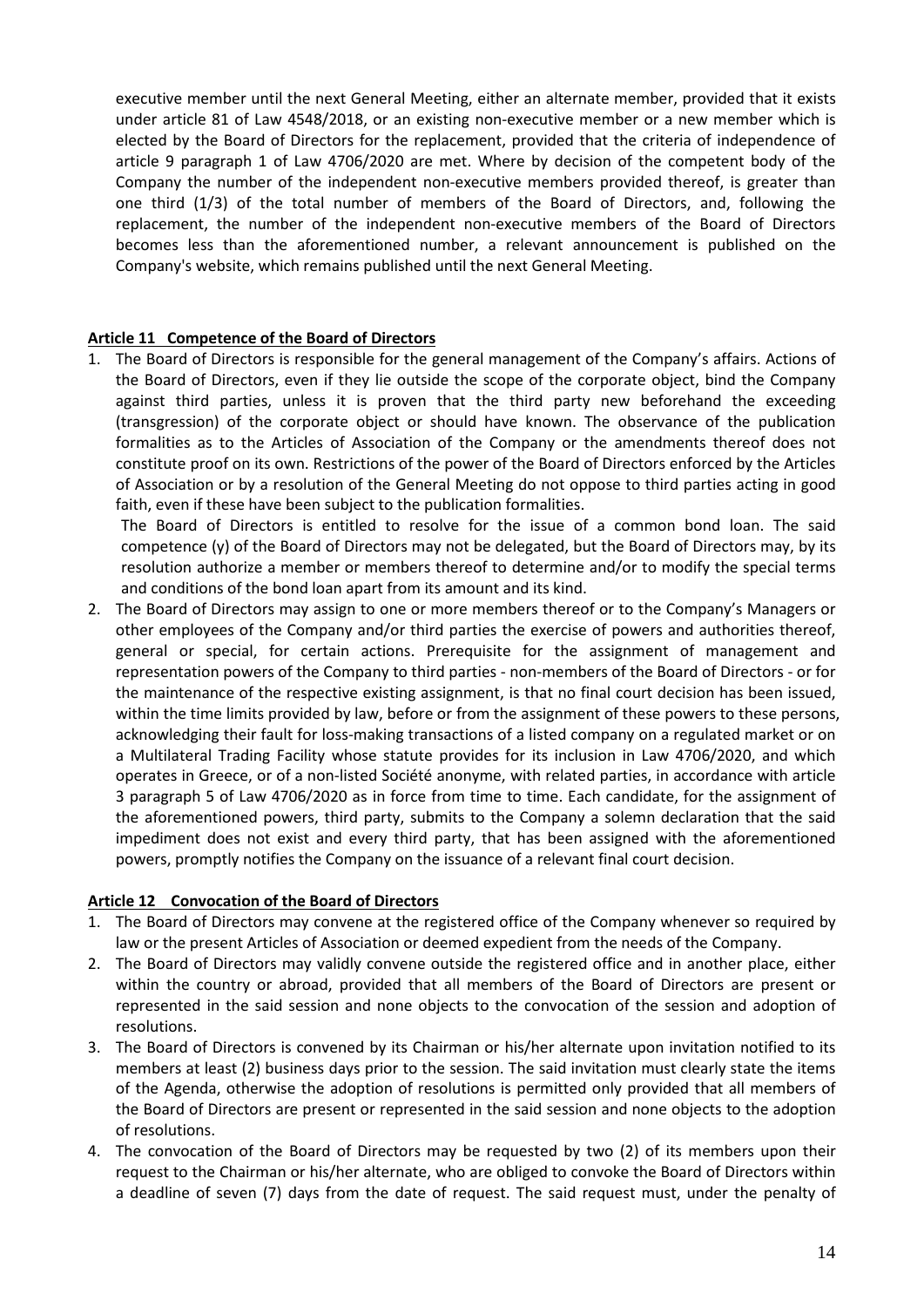being unacceptable, refer with absolute clarity the items the Board of Directors shall deal with. If the Board of Directors is not convened within the above deadline by the Chairman or his/her alternate, the members of the Board of Directors who requested the convocation may convoke the Board of Directors within a period of five (5) days from the lapse of the above seven (7) days period, notifying the relevant invitation to the members of the Board of Directors.

- 5. An absent director may be represented by another director. Each director may represent only one absent director.
- 6. The Board of Directors is at quorum and validly convenes, when half plus one of its members are present or represented in the session, but in no case may the number of the members attending the session in person be less than three (3). In order to establish the quorum any resultant fraction shall not be taken into account.
- 7. The resolutions of the Board of Directors are adopted by absolute majority of the directors present and those represented, except in the case of par. 2 of Article 5 hereof. In case of equal votes, the vote of the Chairman of the board of Directors does not prevail.
- 8. All discussions and resolutions of the Board of Directors are recorded in brief in a special book, which may be kept in a form of a computer record. Upon request of a member of the Board of Directors, the Chairman is obliged to record in the Minutes a summary of the said member's opinion. The list of directors who were present in the session of the Board of Directors is also recorded in the said book.
- 9. The Minutes of the sessions of the Board of Directors are signed by the Chairman of the Board of Directors or his/her alternate and by all members who were present or represented therein.
- 10. The preparation and signing (execution) of the Minutes by all the members of the Board of Directors or their representatives has the same effect with a resolution of the Board of Directors, even if a session was not held.
- 11. Copies and extracts of the Minutes of the sessions of the Board of Directors are officially issued by the Chairman or his/her alternate, without any other form of ratification thereof being required.

# **Article 13 Prohibition of Competition**

The members of the Board of Directors are expressly prohibited from performing without the consent or approval of the General meeting on their behalf or on behalf of third parties, any actions that are subject to one of the objects the Company pursues or to eventually participate in other Companies that pursue similar objects, except for Companies belonging to the same Group, as determined in article 32 of Law 4548/2018.

# **Article 14 Fees of the Members of the Board of Directors**

The Members of the Board of Directors are entitled to receive a fee (which can also consist of participation in the profits of the financial year) or other distributions, in accordance with the provisions of article 109 of Law 4548/2018.

The approved by the General Meeting Remuneration Policy applies to the members of the Board of Directors as well as to key management personnel as defined in the International Accounting Standard 24 paragraph 9 and as further specified in the Remuneration Policy.

# **CHAPTER D**

## **GENERAL MEETING**

# **Article 15 Competence of the General Meeting**

- 1. The General Meeting of the Shareholders of the Company is the supreme body thereof and is entitled to resolve for any affair that concerns the Company. The lawful resolutions of the General Meeting also bind the Shareholders absent or disagreeing.
- 2. The General Meeting is solely competent to resolve for:
	- a) Amendment of the Articles of Association. The term "amendments" is considered to include the increases or decreases of the share capital with the exception of the increases enforced by the provisions of Laws.
	- b) Appointment of the members of the Board of Directors.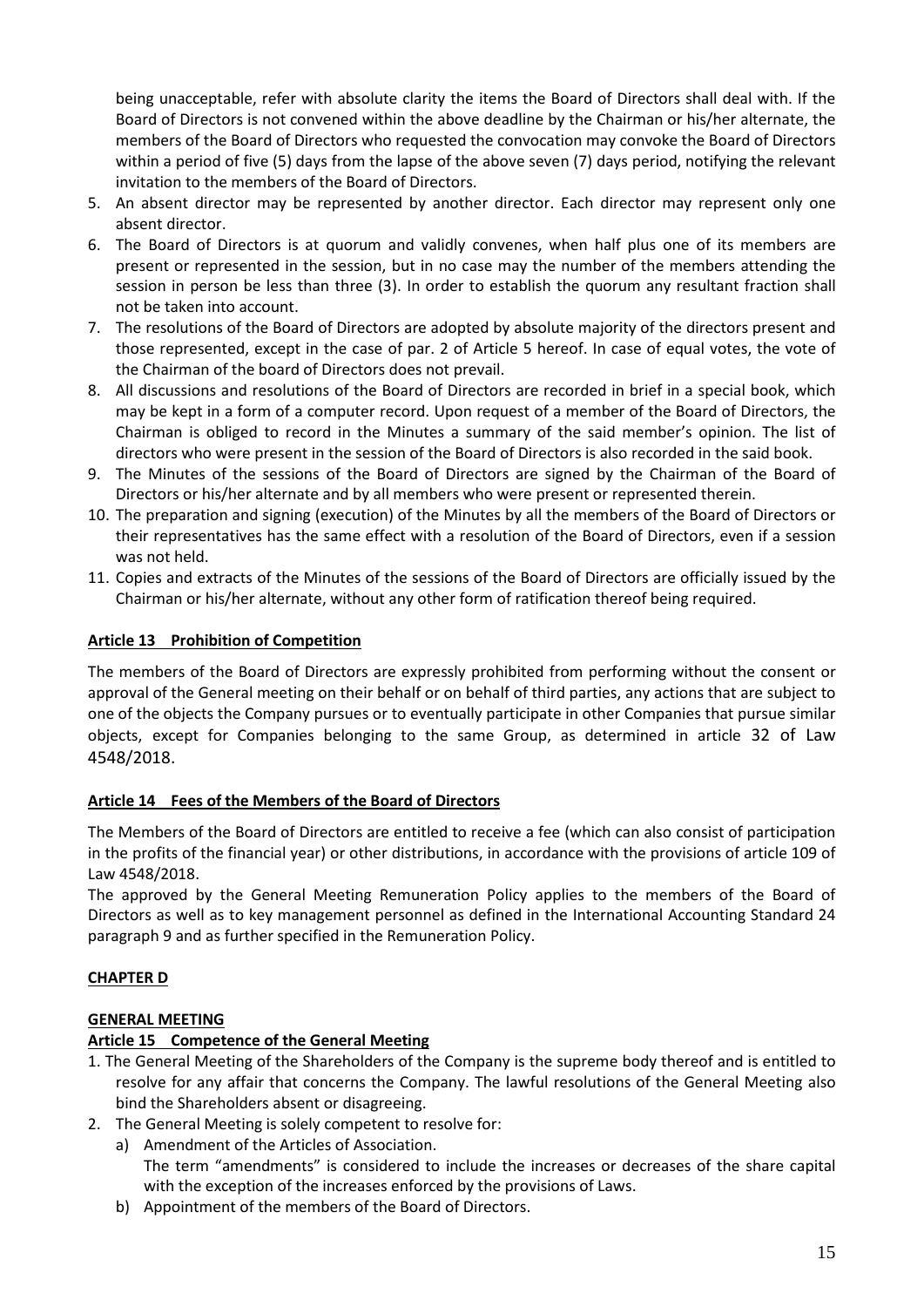c) Approval of annual financial statements any consolidated annual financial statements of the

Company (if applicable).

- d) Approval of annual profits.
- e) Issue of a bond loan of any kind other than a common bond loan (article 69 of Law 4548/2018).
- f) Merger, breaking up (split), conversion, revival, extension of term or dissolution (winding up) of the Company.
- g) Appointment of auditors.
- h) Appointment of liquidators

i) Approval of the overall management pursuant to article 108 of Law 4548/2018 and discharge of the auditors.

j) Approval for payment or advance payment of fees in accordance with article 109 of Law 4548/2018.

k) Approval of the remuneration policy of article 110 and the remuneration report of article 112 of Law 4548/2018.

l) Approval of the Suitability Policy for the members of the Board of Directors and any substantial amendment thereof, in accordance with article 3 of Law 4706/2020.

## **Article 16 Convocation of the General Meeting**

- 1. The General Meeting must be obligatorily held at the registered office of the Company or within the district of another municipality within the prefecture of the registered office or another municipality adjacent to the registered office of the Company or at the registered office of the Stock Exchange where the Company's shares have been listed at least once during each financial corporate year. The General Meeting may also be held in another place located in Greece or abroad, when Shareholders present or represented in the said Meeting represent the total share capital with voting rights and none of them objects to the realization of the meeting and the adoption of resolutions.
- 2. The Board of Directors may convoke an Extraordinary General Meeting of the Shareholders, when it deems so expedient.
- 3. The General Meeting, with the exception of the repeat general meetings and those similar to them, must be convoked at least within twenty (20) complete days prior to the date specified for its convocation (meeting) in which (20 days) non-business days are also calculated. The date of publication of the invitation of the General Meeting and the date of the General Meeting are not calculated.

## **Article 17 Procedure for the Convocation of the General Meeting**

- 1. The invitation of the General Meeting must at least state the venue with exact address, the date and the time of the meeting, the items of the Agenda with clarity, the Shareholders entitled to participate, as well as detailed instructions as to the manner in which the Shareholders shall be able to participate in the said meeting and exercise their rights either in person or through their representative or possibly, from a distance. The invitation is published in accordance with the provisions of Article 122 of the Law 4548/2018.
- 2. A newer invitation is not required, if the initial invitation determined the place and the time of the repeat and provided for by law meetings, in case the necessary quorum has not been obtained (at the first Meeting).
- 3. An invitation for the convocation of a General Meeting is not required in case the Shareholders representing the total of the share capital are present or represented therein and none of them objects to the realization thereof and adoption of resolutions.

## **Article 18 Participation in the General Meeting – Deposit of Shares – Representation**

- 1. Each shareholder has the right to attend the General Meeting, ordinary or extraordinary, in person or represented by a third party or to participate remotely by using audiovisual or other electronic means, as defined in the relevant Invitation. It is also possible to participate in the voting by mail, as set forth in article 126 of Law 4548/2018.
- 2. When there are co-owners of a share, its beneficiaries must appoint a common representative, otherwise exercise of their voting rights deriving from such share is suspended. In case the ownership is divided in bare ownership and usufruct, the voting rights are exercised by the beneficiary of the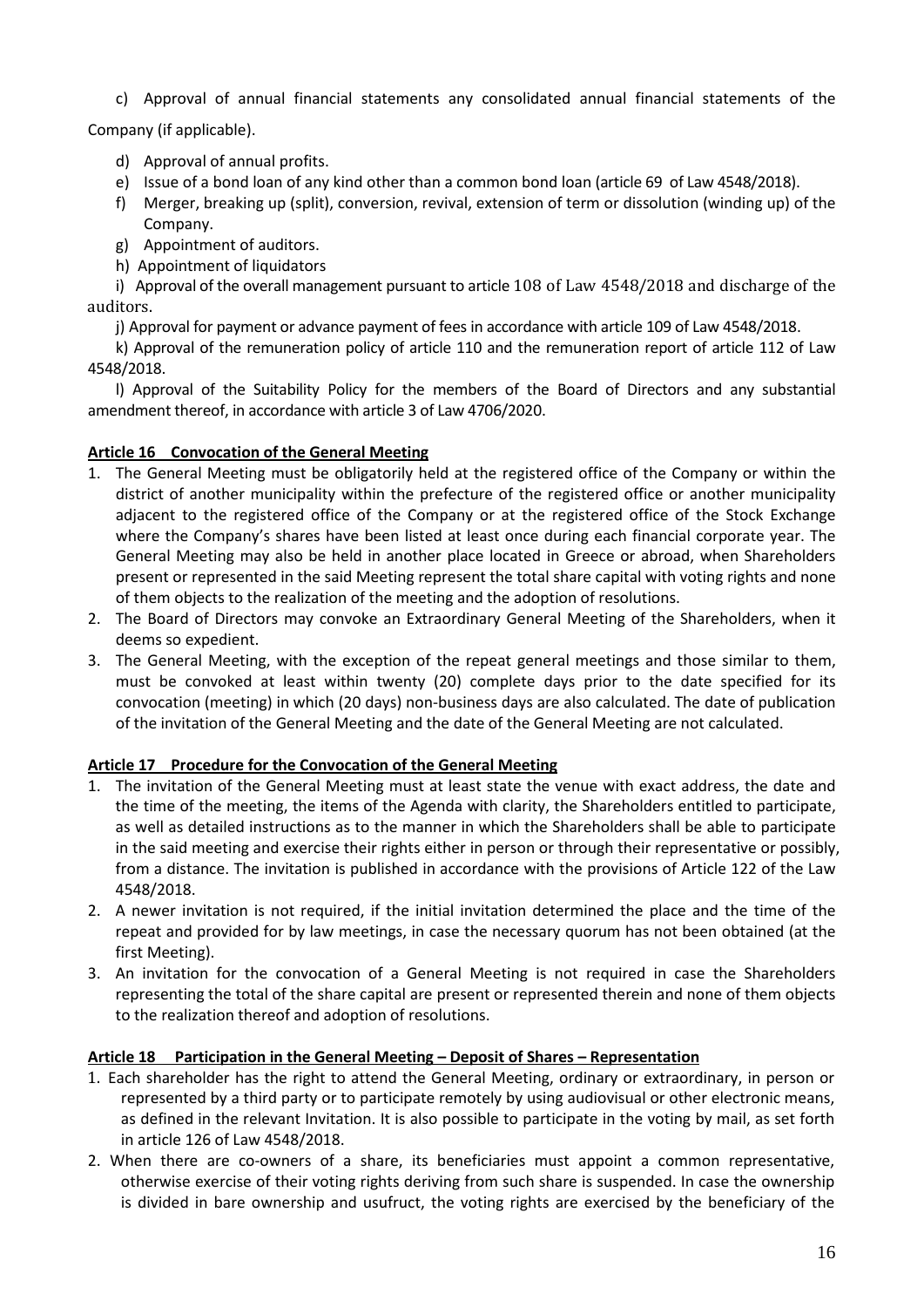usufruct, whereas in case of pledge, the pledgor is entitled to exercise the voting rights of pledged shares (however, in each of the above cases the respective parties can agree otherwise in writing) .

# **Article 19 Quorum of General Meetings**

- 1. The General Meeting of the Shareholders is at quorum and validly meets for the items of the Agenda when the number of Shareholders present or represented therein represents at least one-fifth (1/5) of the paid-up share capital (of the Company).
- 2. If such quorum is not achieved (during the first meeting), a repeat General Meeting is held, within twenty (20) days from the date of the adjourned meeting, with an invitation served at least ten (10) full days earlier. The said repeat meeting is at quorum and validly meets for the items of the initial agenda regardless of the portion (part) of the paid-up share capital represented therein.

3. As an exception, as regards resolutions concerning the alteration of the Company's nationality, the change of the Company's object (business), the increase of the Shareholders' liabilities, the increase of the share capital except of the cases of the increase referred to in par. 2 of Article 5 hereof or the increase enforced by the provisions of other laws or being effected by the capitalization of reserves, the decrease of the corporate share capital except of the case referred in par. 5 of article 21 or part. 6 of article 49 of Law 4548/2018, the issuing of a bond loan of any kind other than a common bond loan, the amendment of the dividend policy, the merger, spin-off, transformation, revival, extension of the term or dissolution of the Company, as well as in any other case set forth by applicable law, the General Meeting is in quorum and can lawfully make decisions on the items of the Agenda, if shareholders representing more than one half (1/2) of the paid up share capital are present or represented in such meeting. .

4. If the above quorum is not achieved, the General Meeting is convened again in accordance with par. 4 of article 130 of Law 4548/2018 and is in quorum able to make decisions on the items of the Agenda, when shareholders representing at least one fifth (1/5) of the paid up share capital are represented in such meeting.

5. The agenda of such repeated Meeting includes the items of the initial Agenda with no changes whatsoever.

6. The quorum is confirmed at the beginning of the meeting. If no quorum exists at the time set forth in the invitation, the meeting is considered as cancelled.

## **Article 20 Chairmanship of the General Meeting**

The chairman of the Board of Directors and if he is impeded, any legal alternate thereof, acts as the provisional Chairman of the General Meeting of the Shareholders and appoints a secretary from among those present, until the list of Shareholders entitled to vote is ratified by the General Meeting. After the ratification of the said list, the General Meeting elects its ordinary Chairman, who can be assisted by secretary and scrutineers, who are also appointed following the same as above procedure

## **Article 21 Adoption of Resolutions**

- 1. The General Meeting resolves with the absolute majority of the votes represented therein.
- 2. Voting, except in the case it is otherwise specified by Law or by these Articles of Association, is performed with open votes, unless it concerns election of persons or personal matters, when it is performed secretly.
- 3. The election of the Chairman of the General Meeting and the Secretaries is made by ballots only if so requested by Shareholders representing one-tenth (1/10) of the paid-up share capital.
- 4. The General Meeting exceptionally resolves with the majority of two-thirds (2/3) of the votes represented therein as far as the resolutions referred to in Article 19 par. 3 hereof are concerned.

## **Article 22 Discussions during the General Meeting – Minutes**

- 1. The discussions and resolutions of the General Meeting are limited to the items of the Agenda and no discussion for items not included therein is permitted. Objections against the Agenda must be expressed in the beginning of the Meeting, otherwise they are inadmissible.
- 2. The Agenda is prepared by the Board of Directors. It includes its suggestions to the General meeting, as well as the suggestions duly submitted by the Shareholders or the auditors (of the Company).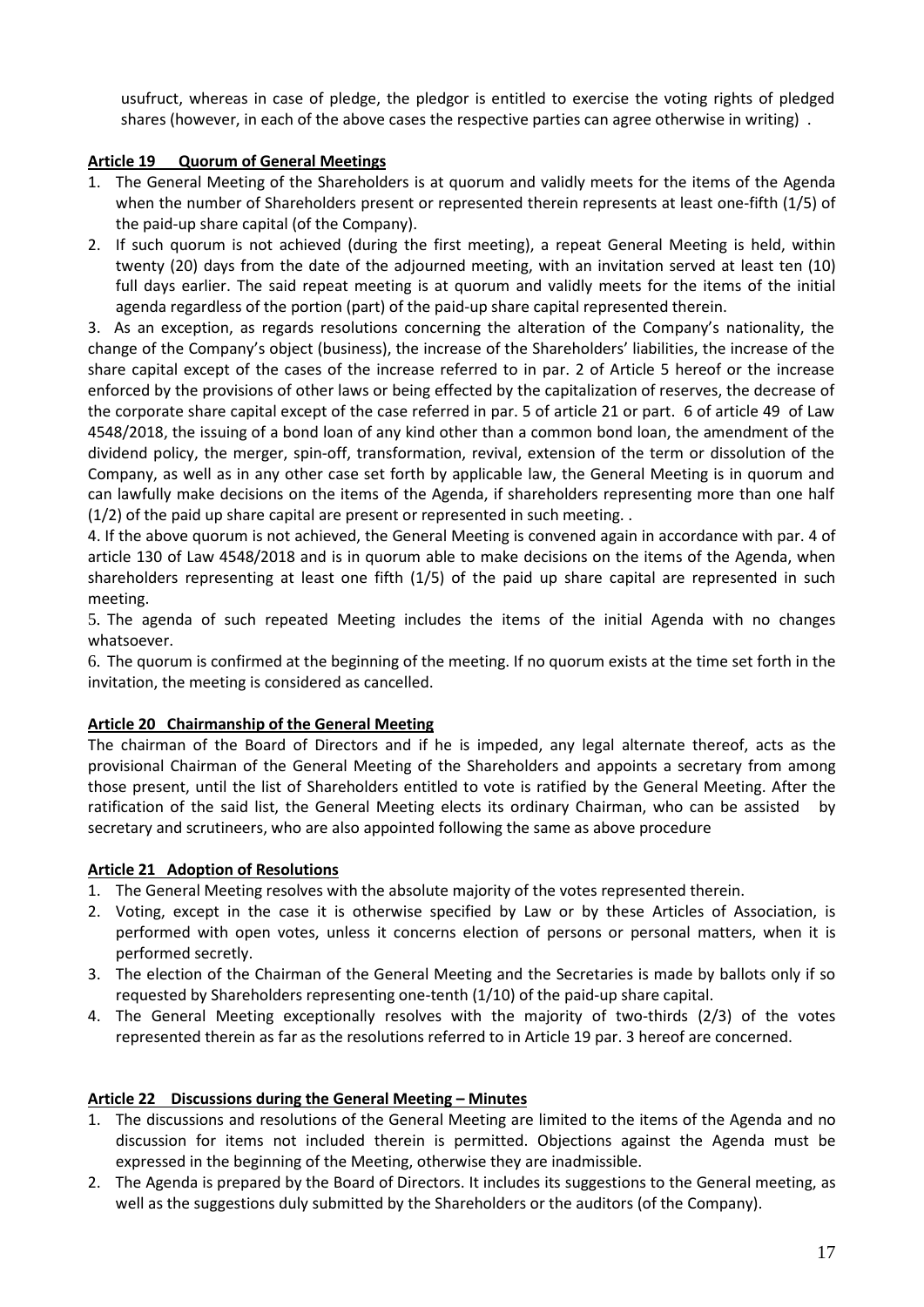- 3. Exceptionally, discussion outside the Agenda is permitted for suggestions regarding the convocation of an extraordinary General Meeting with any object or for suggestions concerning the revocation of the Board of Directors or concerning the representation of the total share capital and none of the Shareholders does not object to the adoption of resolutions for items outside the Agenda.
- 4. The Minutes of the General Meeting are recorded in a special book and are signed by the Chairman, the Secretary and the Scrutineers.
- 5. Upon request of a Shareholder, the Chairman of the Meeting is obliged to record in the Minutes an summary of the said member's opinion. The list of Shareholders who were present or represented in the General Meeting is also recorded in the same said book, pursuant to the provisions of Article 18 of these Articles of Association.
- 6. The Chairman of the Board of Directors of the Company or his legal alternate is competent for the ratification of the copies of Minutes of the General Meeting issued.

# **Article 23 Approval of the Overall Management – Discharge of the Auditors from any liability**

Following the approval of the Annual Financial Statements, the Ordinary General Meeting approves by an open ballot, the overall management that took place in the respective financial year and also discharges the Auditors from any liability for indemnification. The members of the Board of Directors and the Company's employees participate in the said voting only through the shares they own , or as representatives of other shareholders, provided they have received special proxy with explicit and specific directions as to the voting

# **CHAPTER E**

#### **AUDIT**

## **Article 24 Appointment and liability of auditors**

The Ordinary General Meeting elects chartered auditors-

for the audit of the annual company and consolidated financial statements and for any other requirement

of the applicable law.

## **CHAPTER F**

## **ANNUAL FINANCIAL STATEMENTS – PROFITS & LOSSES – RESERVES**

#### **Article 25 Corporate Financial year**

The corporate financial year lasts twelve (12) months and commences on first ( $1<sup>st</sup>$ ) of January and expires on thirty first  $(31<sup>st</sup>)$  of December of each year.

## **Article 26 Annual Financial Statements**

- 1. The Board of Directors prepares the annual financial statements, pursuant to the International Financial Reporting Standards, according to the provisions of Article 134 seq. of the Codified Law 2190/1920. Moreover, the Board of Directors also prepares the Management Report, in accordance with Article 150 of the Law 4548/2018 and this Article of the present Articles of Association.
- 2. The financial statements must depict with absolute clarity the actual status of the assets structure, the financial position and the annual profit and loss results of the Company.
- 3. In particular, the Board of Directors is obliged to prepare in accordance with the above provisions: a) The Balance Sheet,
	- b) The Profit and Loss Account Statement,
	- c) The Statement of Change of Equity Capital,
	- d) The Cash Flow Statement, and
	- e) The Notes (Appendix) on the Financial Statements.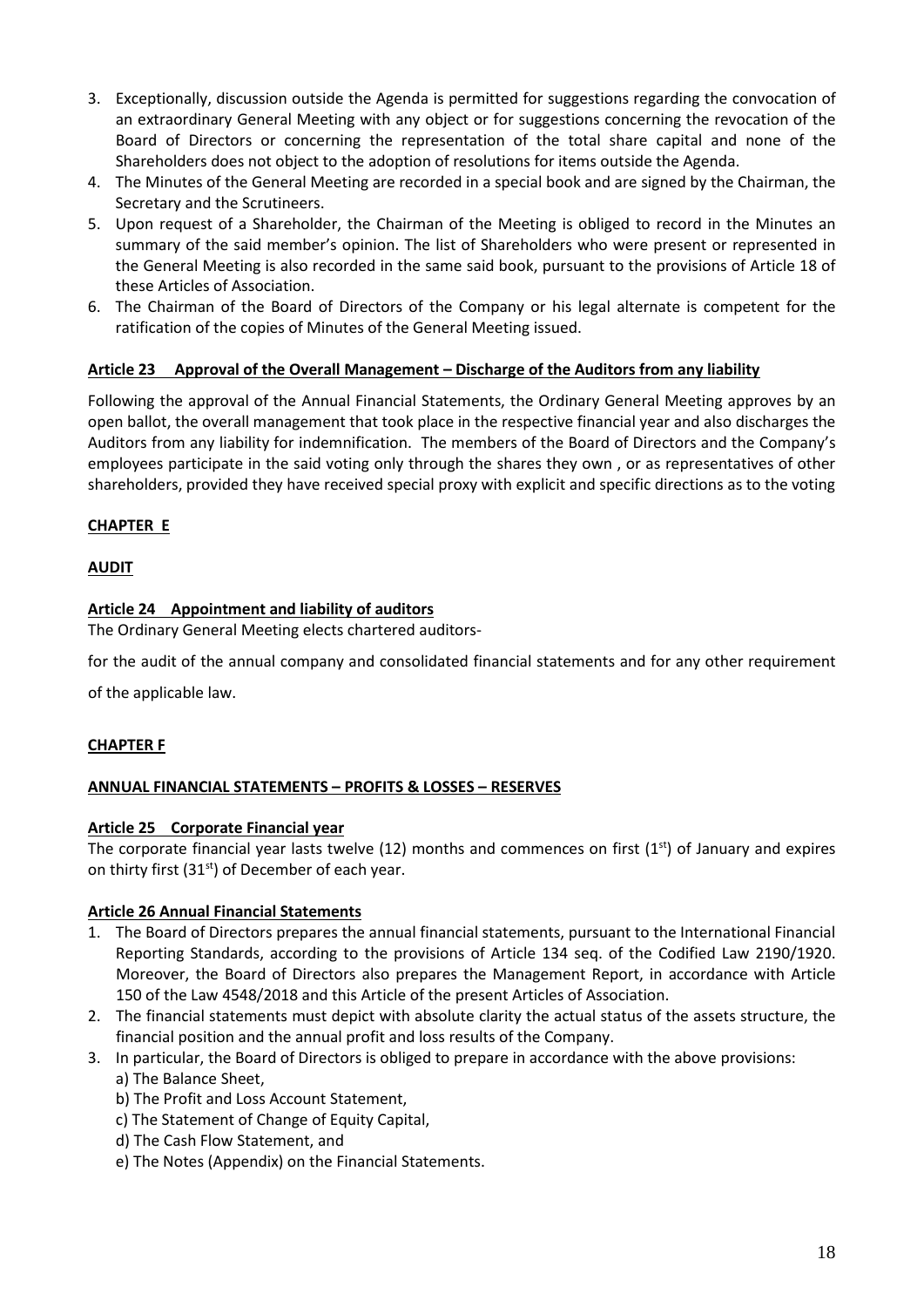- 4. In order for the General Meeting to validly resolve on the above financial statements of the company which have been approved by the Board of Directors, three different persons must have signed them, i.e.
	- a) The Chairman of the Board of Directors or his/her alternate
	- b) A Managing director or a Designated Director and in case no such Director exists or his capacity coincides with that of the above persons, a member of the Board of Directors appointed by him/her and
	- c) the Accountant in charge as per the applicable legislation, certified by the Economic Chamber of Greece, holder of an A' class permit for the drafting of financial statements.
- 5. The above persons are obliged, in case of disagreement for the legality of the manner of preparation of the annual financial statements, to express in writing their objections in the General Meeting.
- 6. The content of the Management Report of the Board of Directors must comply with the International Accounting Standards applied by the Company and Law 4548/2018.
- 7. The content of the Management report of the Board of Directors must be essential, with special emphasis on the linguistic adequacy of the text. The quoting (reproduction) of data exhibited in the financial statements, which are accompanied by the Management Report is neither deliberate nor compulsory, but if it is deemed expedient, the Management Report of the Board of Directors may refer to data and information quoted in the financial statements.
- 8. The Management Report of the Board of Directors is subject to the publication formalities provided in par. 9 hereof.

The lawfully approved by the Ordinary General Meeting Annual Financial Statements of the Company, as well as the Board of Directors Report and the opinion of the auditor or auditing firm, within twenty (20) days as of their approval by the General Meeting:

- a) Are published in the General Commercial Registry (G.E.MH) according to the articles 13 and 149 of the Law 4548/2018
- b) Are posted at the website of the Company, and remain accessible for a period of at least two years from the date of their original publication and
- c) If the company has shares or other securities listed in an organized stock exchange market, are deposited to the Capital Market Commission.
- 9. If, based on the provisions of item 1 of subparagraph AI of par. A of article 2 of Law 4336/2015, the opinion of a chartered auditor or auditing firm is required, the consolidated financial statements are published in the form and substance on which the auditor or auditors were based in order to prepare their audit report.
- 10. If the Company discloses accounting material in any other way, such material must derive from the application of the International Accounting Standards, subject to additional financial or additional accounting data that may be required by other regulatory authorities and provisions.
- 11. For all other matters, the provisions of article 149 of Law 4548/2018 shall apply.

## **Article 27 Distribution of Net Profits**

Subject to the provisions of Article 158 et seq. of law 4548/2018, the distribution of the net profits of the Company is effected in the following manner:

- a) The disposal of the percentage required for the formation of the ordinary reserves proceeds, i.e. for this purpose at least one-twentieth (1/20) of the net profits is deducted. Pursuant to the law, this deduction ceases to be mandatory when the ordinary reserves reach an amount equal to at least onethird (1/3) of the share capital.
- b) Then the distribution of the amount provided for in Article 161 of Law 4548/2018 for the payment of dividend follows.
- c) The General Meeting may freely dispose the balance.